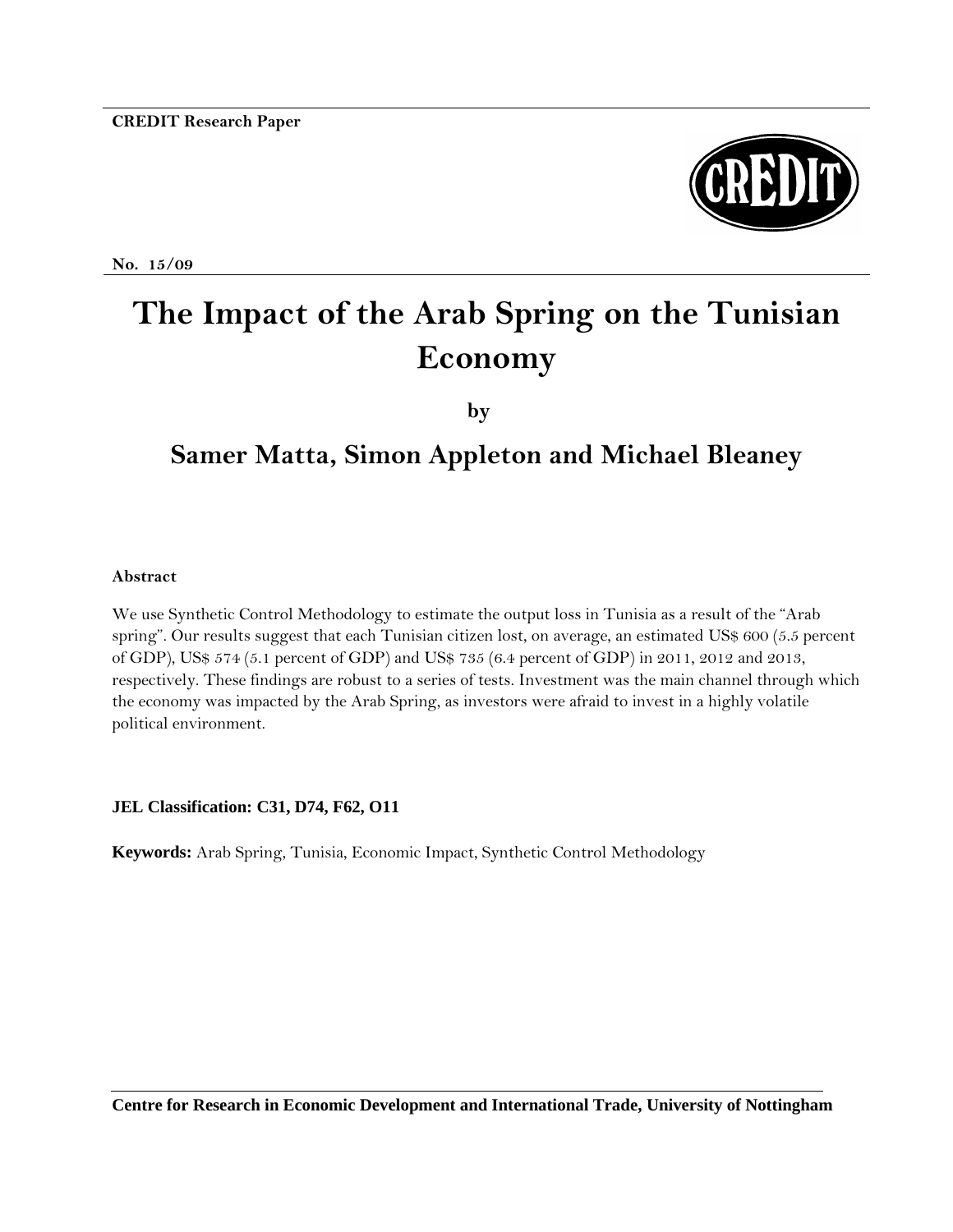**No. 15/09**



# **The Impact of the Arab Spring on the Tunisian Economy**

**by**

## **Samer Matta, Simon Appleton and Michael Bleaney**

#### **Outline**

- 1. Introduction
- 2. Major Political Developments in Tunisia Since the Arab Spring
- 3. Literature Review
- 4. Methodology
- 5. Estimating the Economic Impact of the Arab Spring
- 6. Robustness Checks
- 7. The Main Channel of the Impact
- 8. Conclusion References

Appendices

#### **The Authors**

Samer Matta is an Economic Analyst at the World Bank and the Corresponding Author (email: smatta@worldbank.org).

Simon Appleton is an Associate Professor of Economics at the University of Nottingham (email: [simon.appleton@nottingham.ac.uk](mailto:simon.appleton@nottingham.ac.uk)).

Michael Bleaney is an Emeritus Professor of Economics at the University of Nottingham (email: [michael.bleaney@nottingham.ac.uk\)](mailto:michael.bleaney@nottingham.ac.uk).

#### **Acknowledgements**

The authors would like also to thank seminar participants at the University of Birmingham, the University of Verona and the Symposium on Business and Economics in Times of Crisis 2015 (Lisbon) for valuable comments.

Research Papers a[t www.nottingham.ac.uk/economics/credit/](http://www.nottingham.ac.uk/economics/credit/)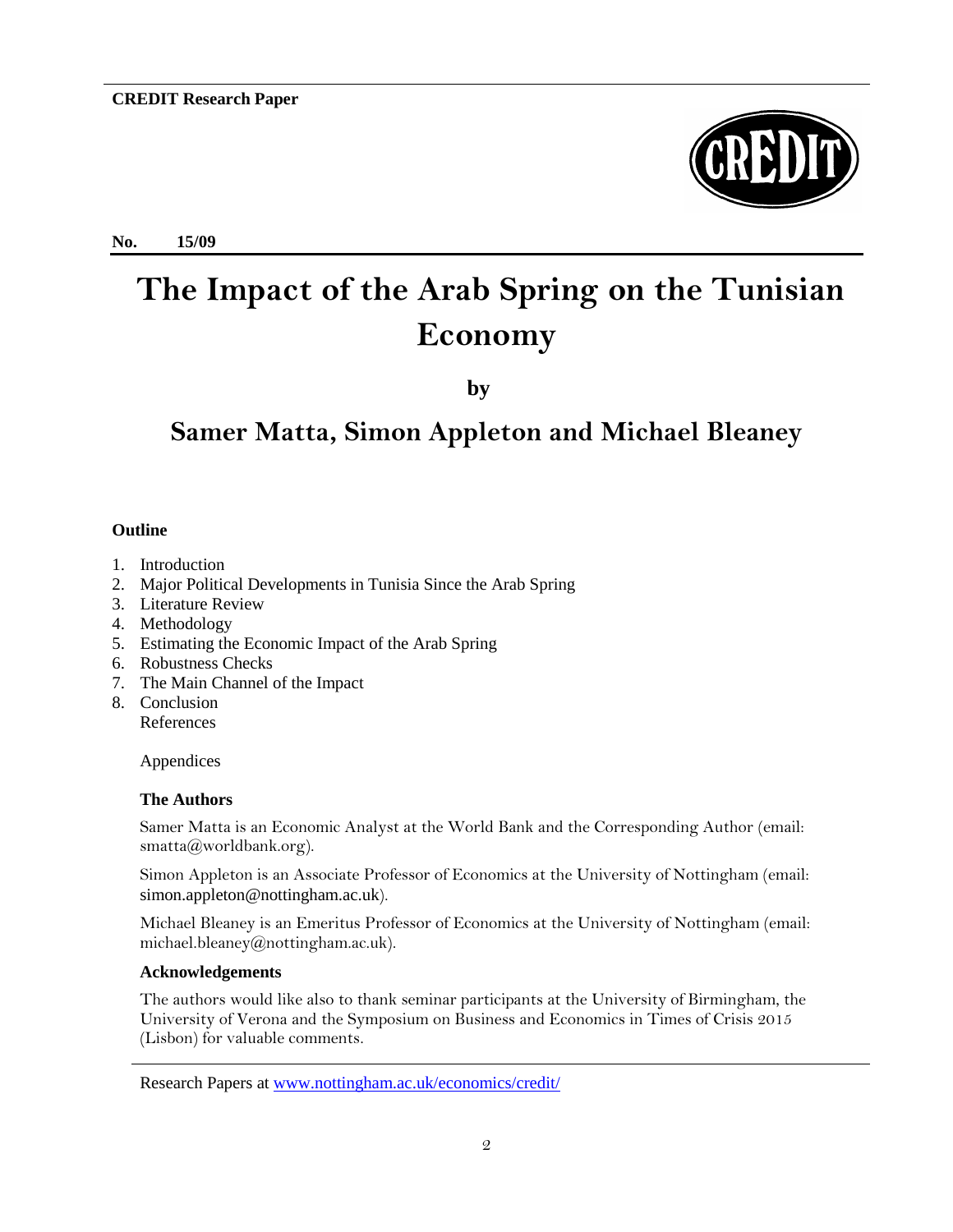## **1. Introduction**

l

For decades, many Arab countries have been dominated by dictators who restricted political liberties, controlled economic resources, and ignored social problems. As a result, a feeling of discontent and frustration built over the years among citizens, especially the youth. The Arab Spring, termed after the largely unanticipated public demonstrations aimed at replacing autocratic regimes by democratic systems across several Arab countries, has been considered by many as one of the political landmarks of the twenty-first century.<sup>1</sup> The Arab Spring was sparked on December 17, 2010 when Mohamed Bouazizi, a Tunisian fruit vendor, immolated himself after the police confiscated his vegetable cart and humiliated him. This event was the catalyst that fueled major protests in Tunisia toppling Zine El Abidine Ben-Ali's 24 years reign on January 2011. The winds of change that swept across Tunisia triggered a domino effect in several Arab countries such as Bahrain, Egypt, Libya, Syria and Yemen among others.

In this paper, we examine the macroeconomic impact of the Arab Spring on the Tunisian economy from 2011 to 2013. Notwithstanding the worldwide interest in the Arab Spring, to the best of our knowledge there are no studies that have quantified its impact on the Tunisian (or any other) economy, apart from one study of Lebanon (World Bank, 2013). This paper builds upon the recent literature which employs Synthetic Control Methodology to estimate the impact of treatments (or shocks) that happen at a macroeconomic level (Abadie and Gardeazabal (2003); Abadie et al. (2010); Billmeier and Nannicini (2013), Campos et. al (2014) and Abadie et al. (2015)) and also contributes to the literature that quantifies the economic impact of conflicts and revolutions (Organski and Kugler (1977); Alesina and Perotti (1996); Collier (1999); Collier and Hoeffler (2004); Hoeffler and Reynal-Querol (2003)).

The synthetic control method developed by Abadie and Gardeazabal (2003) aims at creating a synthetic control (counterfactual) as a weighted average of other control units (countries, states or regions) that were not affected by the treatment (shocks, events or interventions), such that the outcome and characteristics of the treated unit and its synthetic counterpart are almost the same during the pre-shock period. In our context we construct a Synthetic (or artificial) Tunisia, our counterfactual for Tunisia in the absence of the Arab Spring, using country-level panel data from the World Development Indicators (WDI) between 1990 and 2010. After omitting countries exposed to exogenous shocks after 2011, we have a set of 114 of control countries for whom data is available.

The main results of this paper are as follows. The Arab Spring had a negative effect on Tunisia's aggregate economy: per capita GDP was lower than that of Synthetic Tunisia by an estimated US\$ 600 (5.5 percent of GDP), US\$ 574 (5.1 percent of GDP) and US\$ 735 (6.4 percent of GDP) in 2011, 2012 and 2013, respectively. In addition, the main channel through which the Arab Spring adversely impacted the Tunisian economy was through investment, as it increased

<sup>&</sup>lt;sup>1</sup> "Not since the collapse of the Berlin wall and the demise of the Soviet Union has change swept so suddenly across a geographical region" (e-International Relations, 2011, p. 3).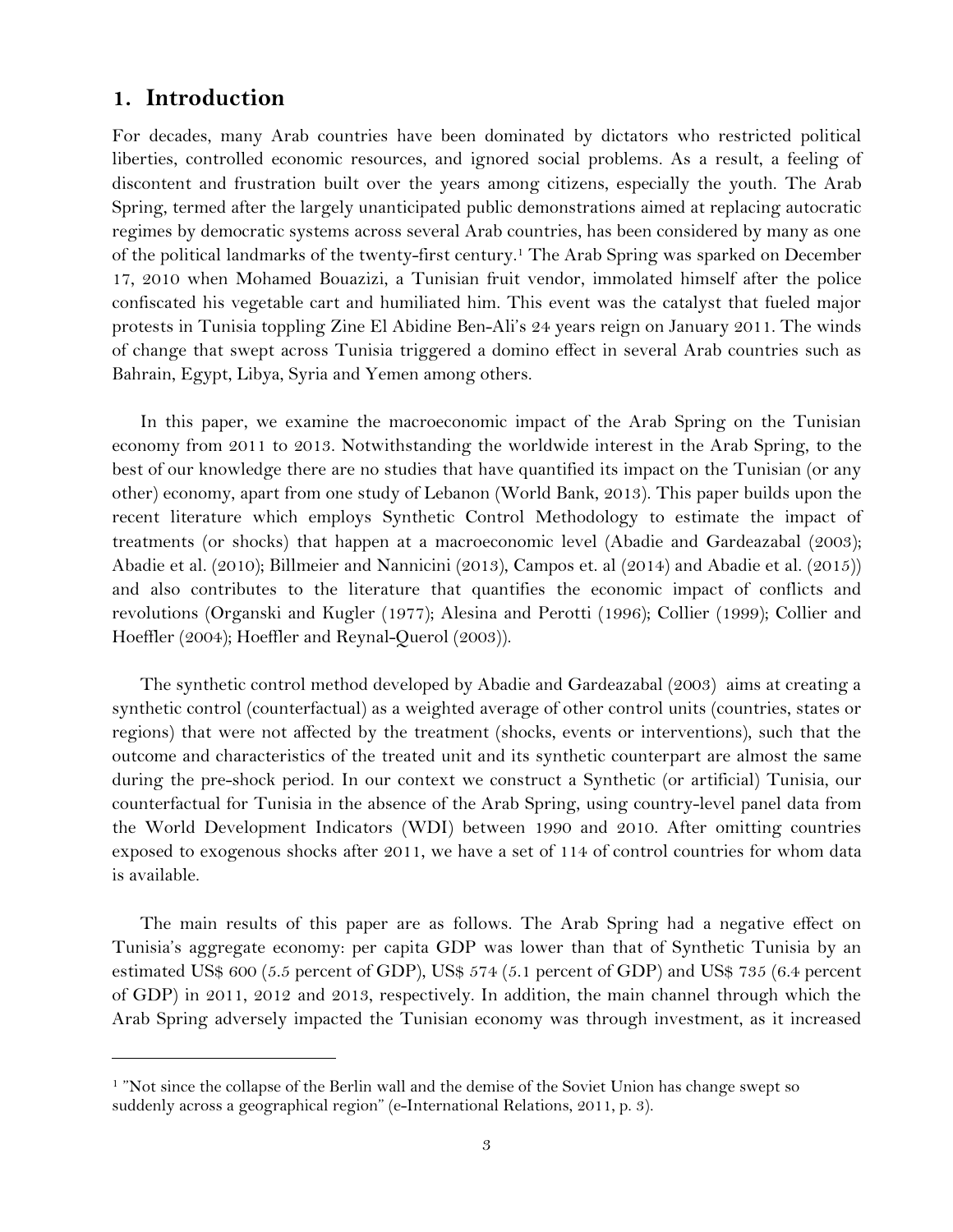uncertainty about the political, legal and economic environment which in turn may have induced investors to postpone investment decisions.

To assess the robustness of our results, we perform various additional tests. First, we check if the results obtained using Synthetic Tunisia are sensitive to the omission of any particular country that was assigned a non-zero weight in the baseline Synthetic Tunisia. We find that excluding any of these control countries does not alter the path of the baseline Synthetic Tunisia after 2010. In addition, we perform time series falsification tests by replicating the synthetic control analysis for years earlier than 2011 (2000 and 2008) in which the Tunisian economy did not actually experience any structural change. We find that our results are robust as Tunisia's per capita GDP did not drop relative to its synthetic counterpart in after 2000 and 2008. We also compare our results with alternatives based on regression analysis.

The remainder of this paper is structured as follows. Section 2 presents the main political developments that happened in Tunisia in the aftermath of the Arab Spring. Section 3 briefly reviews the relevant literature on the economic cost of conflicts. Section 4 describes the empirical methodology and the data used while section 5 presents the results. This is followed by section 6 which includes some robustness checks and section 7 which determines the main channel through which the economy was impacted by the Arab Spring. Finally, section 8 concludes.

## **2. Major Political Developments in Tunisia since the Arab Spring**

The Tunisian revolution<sup>2</sup> that toppled Ben Ali's regime was ignited by the self-immolation of Mr. Mohammed Bouazizi on December 17, 2010. Since then, Tunisia's political transition experienced three distinct periods as documented by Kerrou (2013). The first phase stretched from January 14, 2011, when the reign of President Ben Ali came to an end after 24 years in power, to October 23 2011, when a new National Constituent Assembly was elected. This period was characterized by the formation of a new government headed by Beji Caid Essabi and the election of a National Constituent Assembly.

The second phase, from 2012 till the end of 2013, was marred by a political crisis between the secular opposition represented by the National Salvation Front (NSF) and the Islamic led government dominated by El-Nahda party. For example, in August 2012, thousands protested in Tunis (Capital of Tunisia) against the cabinet's decision to reduce women's rights. The tension intensified, however, in the aftermath of the assassination of Chokri Belaïd, an important figure of the Tunisian opposition on February 6, 2013. This was followed by violent clashes between police and protesters when commemorating, on April 9, 2013, the martyr's day as well as the assassination of opposition figure Mohamed Brahmi. These events incited several strikes and calls for the government's resignation.

l

<sup>&</sup>lt;sup>2</sup> The Tunisian revolution is also referred to as the "Jasmine" revolution.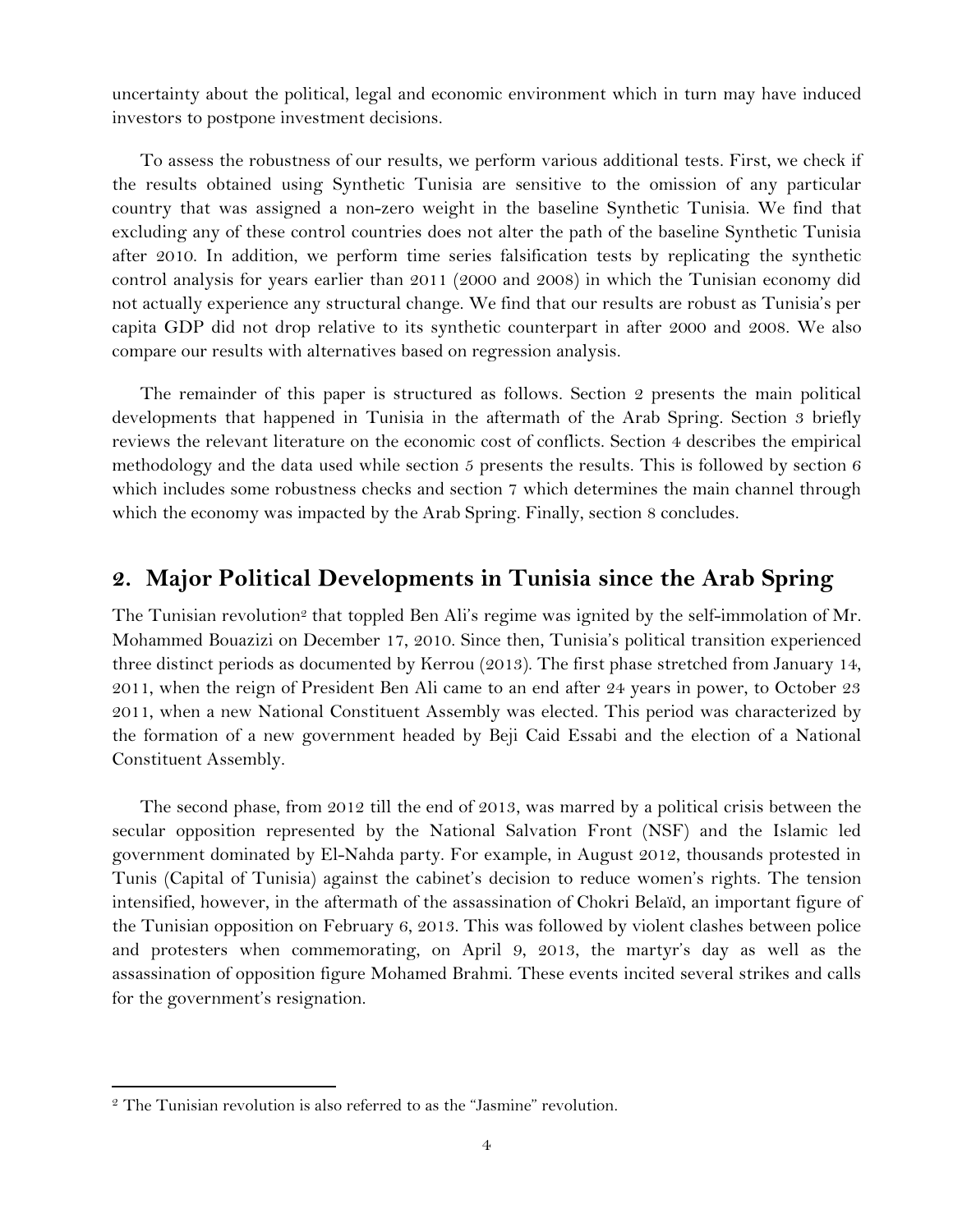The third and final period was characterized by the ending of the political crisis and building the foundations of a sustainable democratic and inclusive political system. In October 2013, the El-Nahda party agreed to form a caretaker government of technocrats assigned with organizing new elections in 2014. As a result, a consensus was reached in December 2013 between the main civil society institutions and major political parties on a blueprint to accomplish a democratic transition process that included the nomination of a new non-politically affiliated government. The parliament approved a new constitution in January 2014, and the formation a non-partisan technocratic government, headed by Mehdi Jomaa. Then, in October 2014, parliamentary elections took place and Nidaa Tunis, the main secular party in Tunisia, secured the most seats followed by Enahda party. The transition to a democratic system was finalized in December 2014 when presidential elections were held and Beji Caid Essebsi, the candidate of Nidaa Tunis, won the presidential elections against Mouncef Al-Marzouki.

## **3. Literature Review**

l

Dating back to the 19th and 20th centuries, researchers have been interested in understanding the relation between economic dynamics and conflict. For example, Von Clausewitz (1812) focused primarily on the relation between economic conditions and the capacity to carry a war while Lenin (1916) looked at the relation between fragile economic fundamentals and the probability of a conflict. Research in this field is divided into two closely related categories: (i) the causes/correlates of conflicts<sup>3</sup> and (ii) the economic consequences of conflicts. For the purpose of this paper, we will briefly review the literature on the latter.<sup>4</sup>

The literature regarding the economic cost of conflicts originated with the work of Organski and Kugler (1977), who examined the impact of World Wars I and II on European economies. Since then, an extensive literature has emerged trying to quantify the impact of conflicts on economic outcomes across different countries and periods. Different techniques have been adopted in the literature to calculate the economic costs of conflicts.<sup>5</sup>

The cost accounting method is based on summing all the direct and indirect costs of conflicts. Examples are Bilmes and Stiglitz (2006) who used it to estimate the economic cost of the Iraqi war for the United States, and Arunatilake et al. (2011) for the Sri Lanka civil war from 1984 to 1996. Regression methods have been applied in various ways. Venieris and Gupta (1986) and Alesina and Perotti (1996) use cross-country regressions to investigate the effect of measures of social and political instability on savings and investment ratios, respectively. Cross-country panel

<sup>3</sup> Extensive reviews of the theoretical methodologies used in the literature to model the causes of conflicts can be found in chapter 3 of Blattman and Miguel (Civil War, 2010) and chapter 3 of Collier and Hoeffler (Civil War, 2007).

<sup>4</sup> For more details about the literature tackling the causes of civil wars, the reader is referred to Sambanis (2001), Collier and Hoeffler (2004), Fearon (2004), Sambanis and Hegre (2006), Buhaug and Gleditsch (2008) and Bleaney and Dimico (2011) among others.

 $<sup>5</sup>$  An extensive review of the different techniques is provided by Gardeazabal (2010).</sup>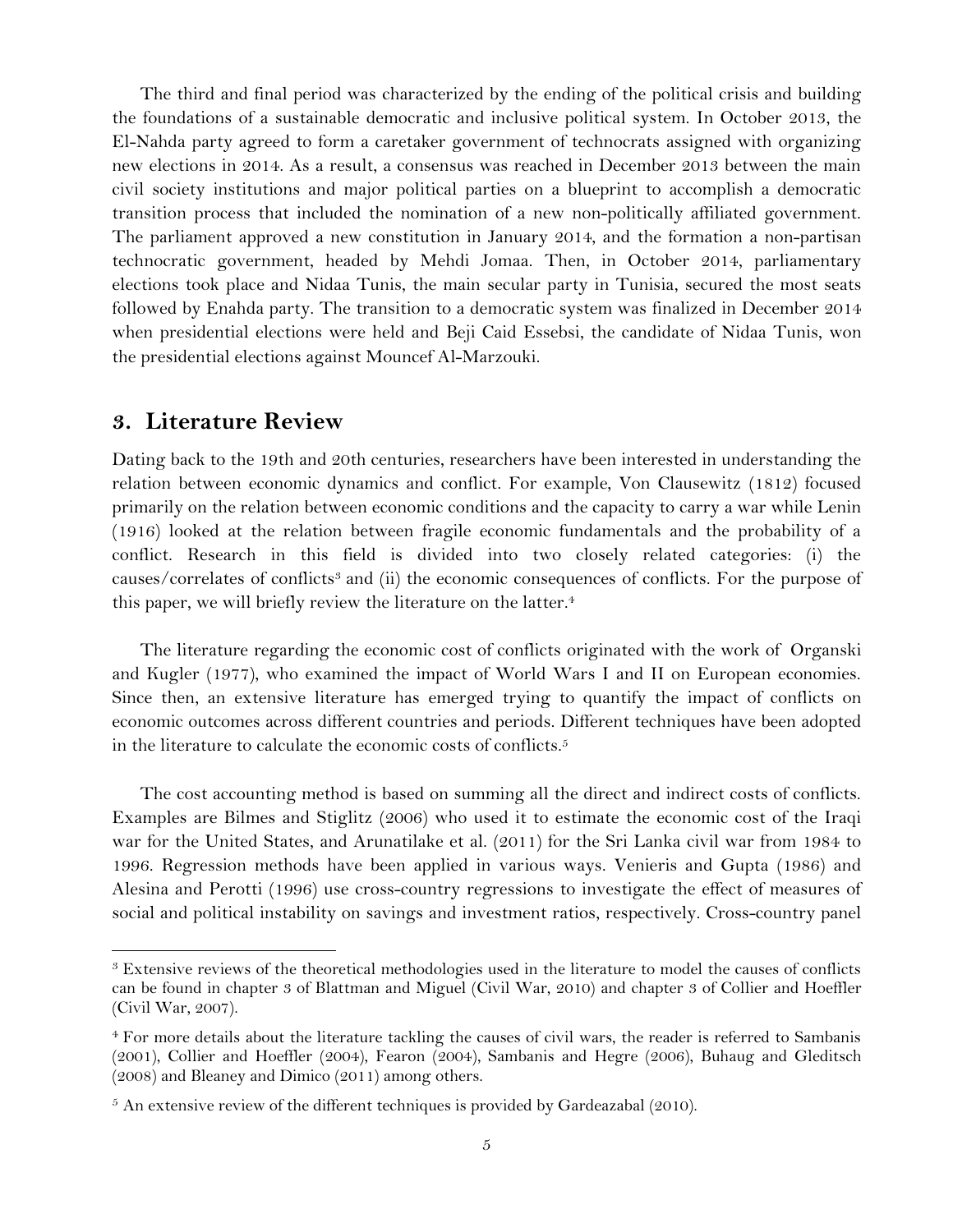data have been used by Collier (1999), Blomberg et al. (2004) and Hoeffler and Reynal-Querol (2003) to estimate the impact of conflict on GDP growth. Time series methods such as Vector Autoregression (VAR) models have been employed by Enders and Sandler (1991) to estimate the impact of transnational terrorist attacks on the number of tourist arrivals in Spain between 1970 and 1988, and by the World Bank (2013) to model the impact of the Syrian conflict (captured by an exogenous dummy variable) on total consumption and investment in Lebanon between 2012 and 2014.

In recent years, a new methodology, called the Synthetic Control Method (SCM), has been used to estimate the impact of conflicts. In our context, the SCM involves the choice of a synthetic control, constructed as a weighted average of other countries selected to resemble as closely as possible the pre-shock features of Tunisia, to estimate what would have happened to the Tunisian economy in the absence of the Arab Spring. Abadie and Gardeazabal (2003) were the first to use this methodology in order to quantify the output forgone due to conflicts. Specifically, they analyzed the economic costs of the conflict of the Basque region of Spain from 1975 till 1997, by constructing a synthetic region composed of two other Spanish regions (Catalonia and Madrid) as a counterfactual. Based on this counterfactual, they concluded that per capita GDP in the Basque region fell by around 10 percent compared to what would have been the case if the conflict did not occur.

## **4. Methodology**

In this section, we present the main building blocks of the SCM, which we will adopt to estimate the economic cost of the Arab Spring on Tunisia's economy, and after that we describe the data.

#### **4.1 Theoretical Basis**

l

The SCM, as developed by Abadie and Gardeazabal (2003) and Abadie et al. (2010), <sup>6</sup> creates a synthetic control (counterfactual), as a weighted average of other control units (representing countries, states or regions) that were not affected by the treatment (representing shocks, events or interventions), such that the outcome of the synthetic control and that of the treated unit are the same during the pre-treatment period. After constructing the appropriate synthetic control, the causal impact of the treatment is simply calculated as the difference between the outcome of the treated and that of the Synthetic control in the post-treatment period.

In our case, we have panel data from Tunisia and  $R$  other countries from 1990 to 2013 (24 years), where  $R$  is a set of countries that were not affected by the Arab Spring (hereinafter referred to as controls). The GDP of the real Tunisia  $(GDP_{tun;t})$  and of a Synthetic Tunisia  $(GDP_{syn;t})$ , constructed as described below, are compared for the period after the Arab Spring, and the impact in each year is measured as the difference between them.

<sup>6</sup> For a detailed methodology of the synthetic control model and the corresponding derivations, see Abadie et al. (2010).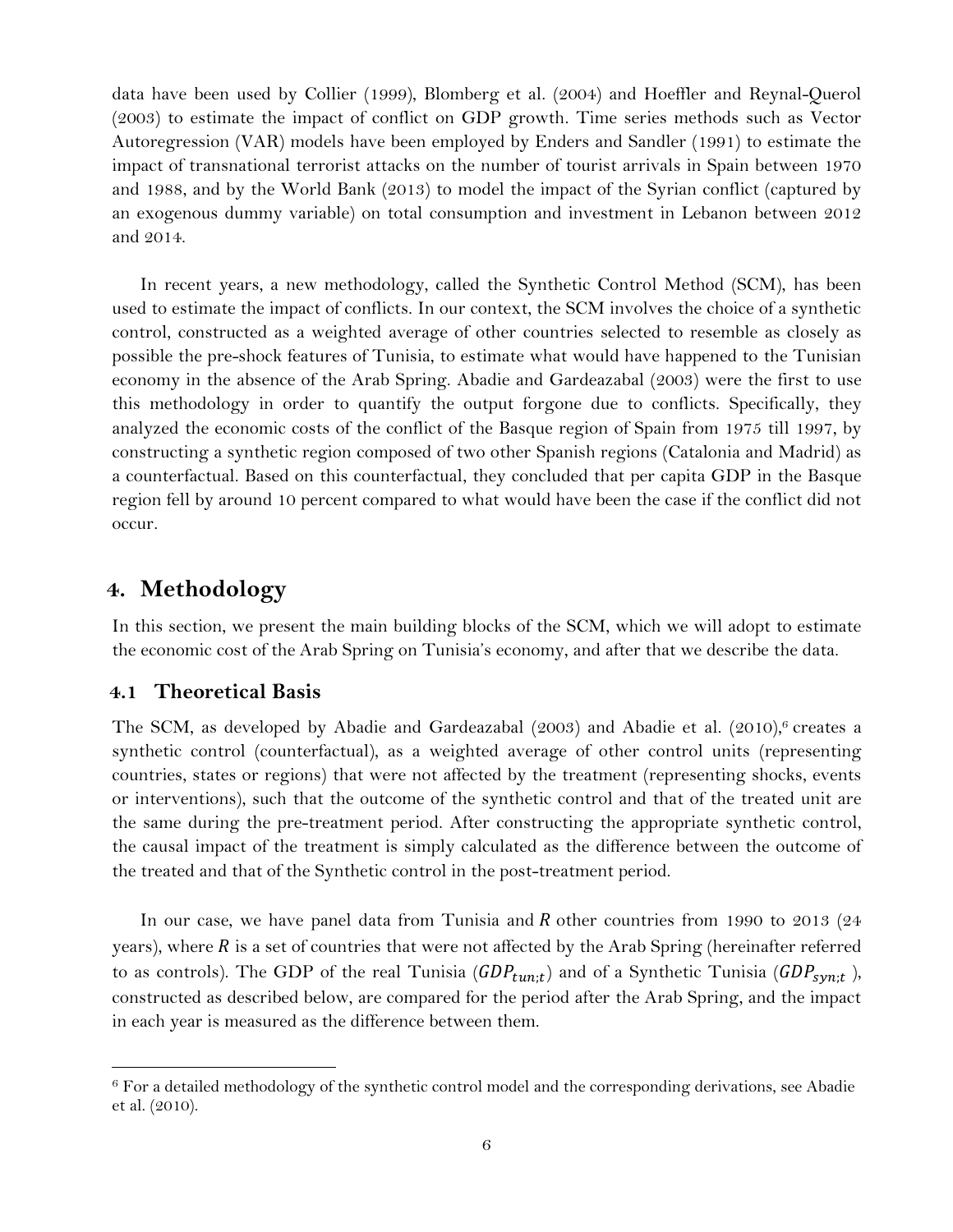The GDP of Synthetic Tunisia is constructed as follows. Let  $X_r$  be an  $(x \times 1)$  vector of observed covariates (or characteristics) correlated with real GDP per capita (outcome of interest) for every control country  $r \in R$ . In addition, consider a vector of weights  $W = (w_1, ..., w_R)$  such that  $w_{r \in R} \ge 0$  and  $\sum_{r=1}^{R} w_r = 1$ . Each particular combination of W will yield a different synthetic control for Tunisian GDP per capita during the pre-Arab Spring (pre-AS) period. Abadie et al. (2010) proved that when we choose  $w^*_{r \in R}$  such that

$$
\sum_{r=1}^{R} w_r^* GDP_{r,t} = GDP_{tun,t} \quad for \ t = 1990, \dots, 2010 \tag{1}
$$

and

l

<span id="page-6-1"></span><span id="page-6-0"></span>
$$
\sum_{r=1}^{R} w_r^* X_{r;t} = X_{tun;t} \quad \text{for } t = 1990, \dots, 2010 \tag{2}
$$

the synthetic control estimator, *Impact<sub>t</sub>*, *for t* = 2011, ..., 2013 is unbiased. Therefore, the vector of optimal weights  $W^* = (w_1^*, ..., w_R^*)'$  assigned to each control country,  $r \in R$ , is estimated by minimizing the difference between the vectors of pre-AS (before 2011) covariates and real GDP per capita of Tunisia on the one hand and the respective vectors corresponding to the synthetic Tunisia on the other hand. <sup>7</sup> In simple words, the optimal synthetic Tunisia should not only have the same GDP per capita as Tunisia during the pre-AS period, but it should also have the same economic structure.

After finding the optimal weights that satisfy equations ([1](#page-6-0)) and [\(2\)](#page-6-1) the real GDP per capita for the synthetic Tunisia is estimated using

$$
\widehat{GDP}_{synth;t} = \sum_{r=1}^{R} w_r^* \, GDP_{r;t} \quad \text{for } t = 1990, \dots, 2013. \tag{3}
$$

The impact of the Arab Spring on Tunisia's per capita GDP can then be calculated as follows:

$$
Impact_t = GDP_{tun;t} - \widehat{GDP}_{synth;t} \ for \ t = 2011, \dots, 2013. \tag{4}
$$

In other words, the economic impact of the Tunisian revolution is equal to the difference, over the period 2011-2013, between the actual Tunisian GDP per capita and the estimated counterfactual GDP per capita had the Arab Spring not happened.

Before proceeding to describe the data, we should note that the SCM depends on the following four assumptions. First, the exogenous shock affecting the treated unit should have no impact on the outcome of the control units during the post-treatment period; otherwise we will have a biased estimate. Second, and in order to control for possible unobserved factors affecting the outcome

<sup>7</sup> To perform this minimization, we used the "synth" package developed by Abadie et al. (2010) for STATA 13.1.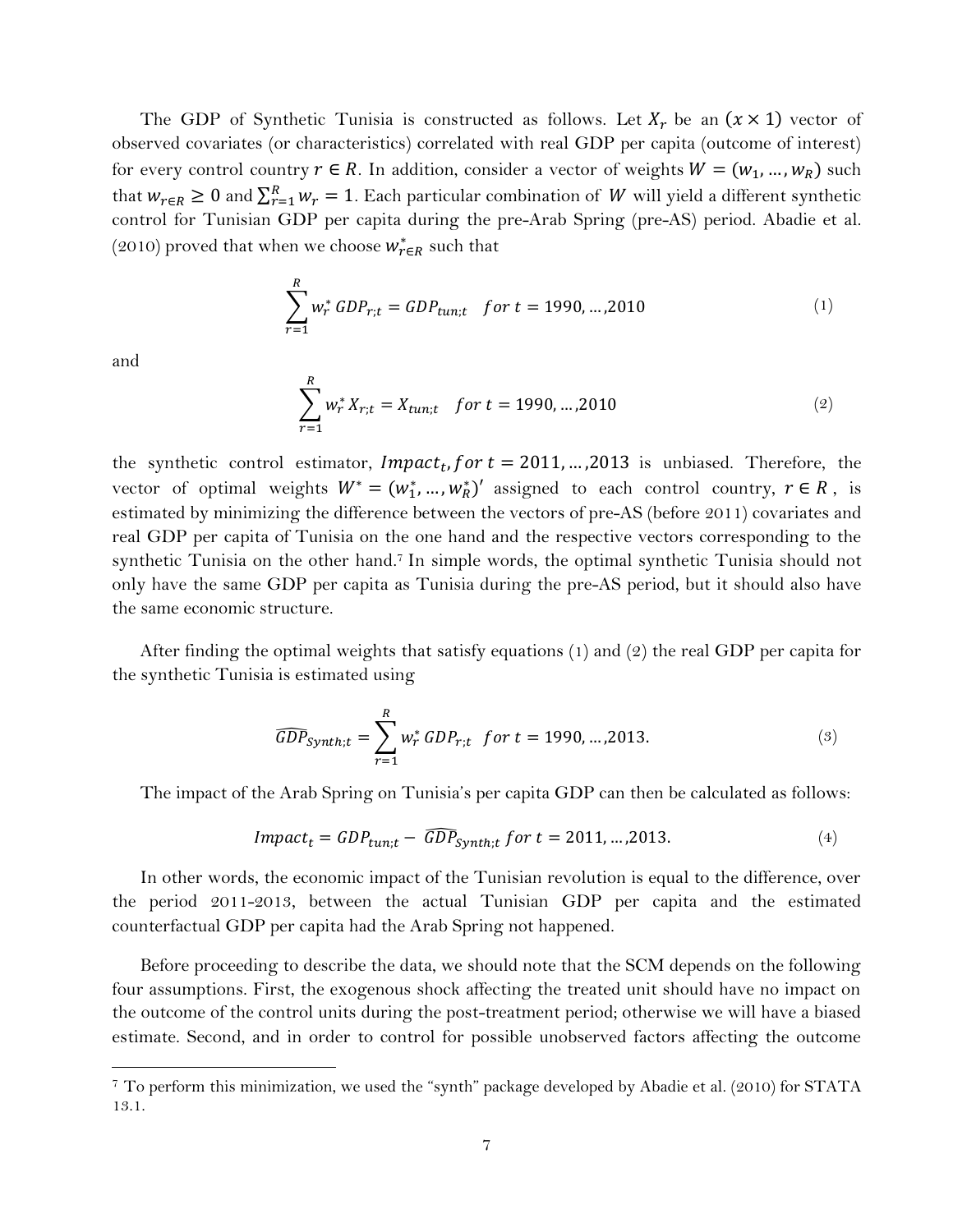variable, Abadie et al. (2010) argue that increasing the number of pre-intervention periods reduces the likelihood of a bias stemming from unobserved variables. Third, the shock itself must, by definition, be exogenous and largely unexpected ex-ante, otherwise there might be some anticipation effects leading to endogeneity due to a possible reverse causation (Billmeier & Nannicini, 2013). Fourth, and foremost, the synthetic control should have, approximately, the same structural characteristics (predictors of the outcome variable) as the treated unit during the pre-treatment period. If potential control units are not structurally similar to the treated unit we are interested in, then any difference between the outcome of the two series (treated and its synthetic counterpart) may only be due to structural changes rather than from the exogenous shock itself (George and Benet (2005) and Geddes (2003)).

Compared with traditional empirical methods used in the literature to estimate the economic impact of conflicts/revolutions, the SCM has several advantages. First, the SCM can be used in situations where time series regressions (VAR or VECM models) fail due to data limitations such as a relatively small number of time series observations. For example, in our case, we only have quarterly data for the Tunisian GDP from Q1-2000 to Q4-2014 which only gives us 60 observations. The SCM method overcomes this problem. Second, and in contrast to constructing counterfactuals based on linear trends or using forecasts produced by international institutions such as the IMF or the World Bank, counterfactuals constructed using the SCM capture global economic shocks that may occur in the post-treatment period. Third, Abadie et al. (2010) showed that the SCM is a generalization of the Difference-in-Difference (DiD) method used in microeconometrics to evaluate the impact of a treatment on an outcome. However, unlike DiD, which only accounts for time-invariant effects, the SCM captures time-changing unobservable variables.

#### **4.2 Data**

To construct Synthetic Tunisia, we use country-level panel data for Tunisia and all the other 182 countries available in the 2015 version of the World Development Indicators (WDI) published by the World Bank from 1990 to 2010. Given that the Gross Domestic Product (GDP) per capita is recognized internationally to be the best reliable measure of the state of the economy, it will be used as the outcome variable. In particular, we use the GDP per capita adjusted to PPP at 2011 constant prices, which we refer to in the rest of the paper as GDP per capita also downloaded from the WDI database.

As explained earlier, suitable control countries should not have been exposed to a major exogenous shock from 2011 onwards, otherwise these may impact the per capita GDP path of the Synthetic Tunisia, leading to a biased estimate. For that reason, we exclude from our sample: (i) countries that were impacted, directly or indirectly, by the Arab Spring; (ii) countries that were hit by an unexpected exogenous shock (such as natural disasters, conflicts or adverse economic spillovers from neighboring countries) after 2010; and (iii) countries that had to be bailed out to avoid a complete collapse of their economies, such as Cyprus and Greece. For a list of the 32 omitted countries and a brief explanation on why we excluded them, we refer the reader to [Table](#page-20-0)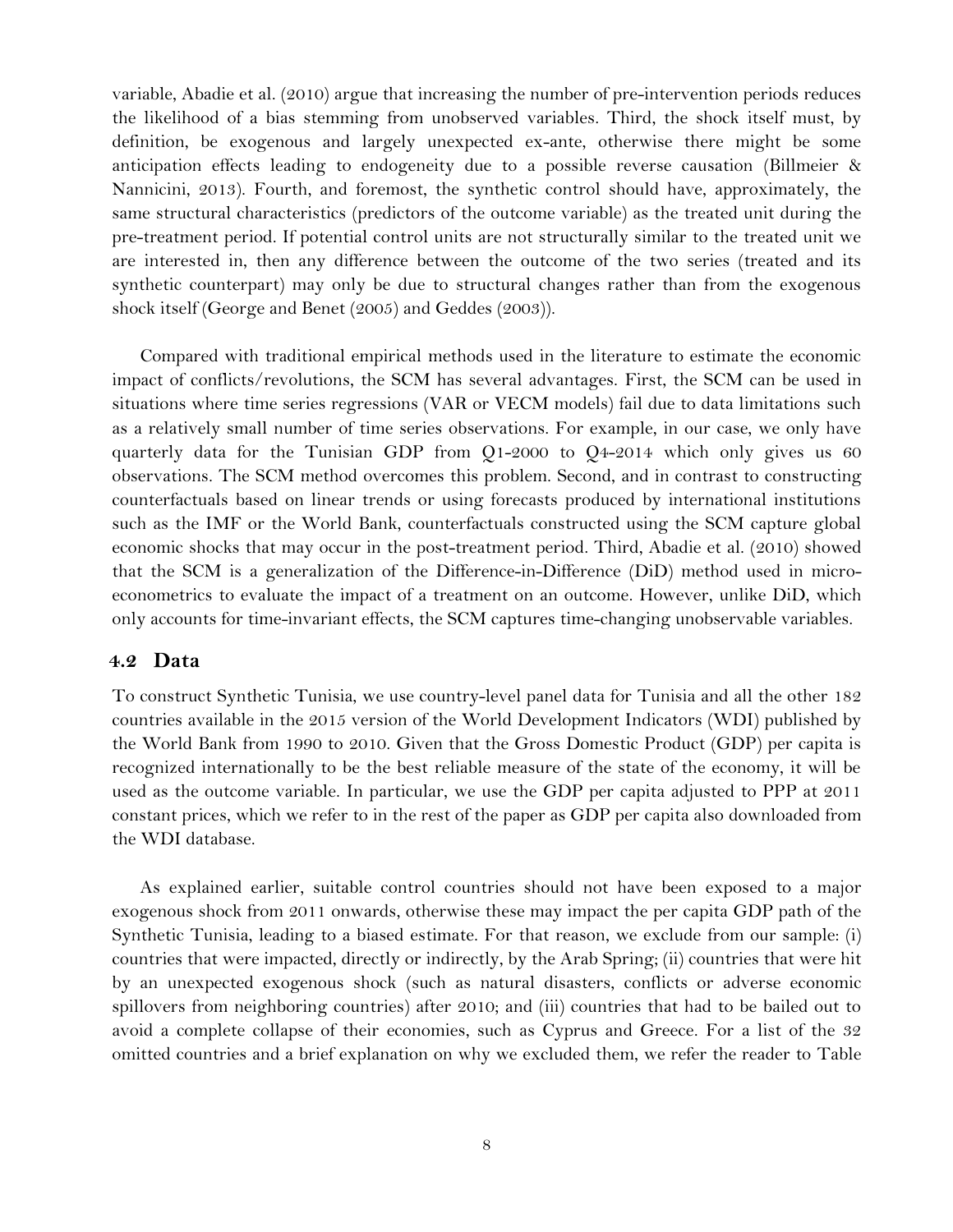[1.](#page-20-0) <sup>8</sup> In addition, 36 countries were excluded from our sample of controls as a result of missing data in some of the covariates we use in the analysis (more details about the choice of covariates are presented in the paragraph below). Consequently, our final set of controls consists of 114 countries listed in [Table 3.](#page-22-0)

As previously discussed, and in addition to having approximately the same GDP per capita, the constructed synthetic Tunisia should also have similar economic fundamentals to Tunisia prior to the Arab Spring (equation [2](#page-6-1)). We require Tunisia and its synthetic counterpart to have approximately the same structure in terms of the composition of expenditure<sup>9</sup> (consumption, investment (denoted as GCF), imports and exports) and value added <sup>10</sup> (value added of the agriculture, industry and services sectors) in the pre-treatment period. To account for possible differences in the human development level between Tunisia and its synthetic counterpart, we include in our set of covariates life expectancy at birth and the secondary school enrolment rate, which are both components of the widely used Human Development Index. Data for all the covariates were downloaded from the World Bank WDI database. Note that we divide our full sample for each covariate, except for the human development indicators (life expectancy at birth and secondary school enrollment) <sup>11</sup> into two sub-samples: 1990-2000 and 2001-2010. The rationale behind this division is to ensure that the constructed synthetic Tunisia does not only have the same average economic fundamentals as Tunisia during the whole pre-AS period but also a similar dynamic structure over time. If, on the other hand, we select the set of donor countries according to, only, the characteristics' average between 1990 and 2010, then we could end up choosing countries that had a different economic evolution compared to Tunisia, hence leading to biased estimates. Finally, and in order to maximize the goodness of fit of the synthetic Tunisia with the actual Tunisia during the pre-AS period, we add to our set of covariates the average GDP per capita during the following periods: 1990-1994, 1995-1999, 2000-2004 and 2005-2010. [Table 2](#page-21-0) provides a definition and the source of each variable used, while [Table 3](#page-22-0) displays the variables' average corresponding to each country in in the set of 114 donor controls.<sup>12</sup>

 $\overline{a}$ 

<sup>8</sup> All tables are available in the Appendix.

<sup>&</sup>lt;sup>9</sup> According to the expenditure approach:  $GDP = \text{Construction} + \text{ Investment} + \text{ Exports} - \text{Import.}$ 

<sup>&</sup>lt;sup>10</sup> According to the value added (output) approach:  $GDP = Value$  added (Agriculture + Industry + Services).

<sup>&</sup>lt;sup>11</sup> The within variation of the life expectancy variable during the pre-revolution period (1990-2010) is only 2 years meaning that this variable did not witness a significant variation across time, hence, taking the average would be sufficient. Regarding the secondary school enrolment variable, we attempted to divide our sample into two subsamples (1990-2000 and 2001-2010), however we noticed that for many countries, data for this variable was missing during the first subsample and as a result many countries would have been dropped from the analysis leading to a significant loss of data. For that reason, we considered the average over the whole pre-revolution period (1990-2010).

 $12$  [Table 2](#page-21-0) and [Table 3](#page-22-0) are presented in the [Appendix.](#page-20-1)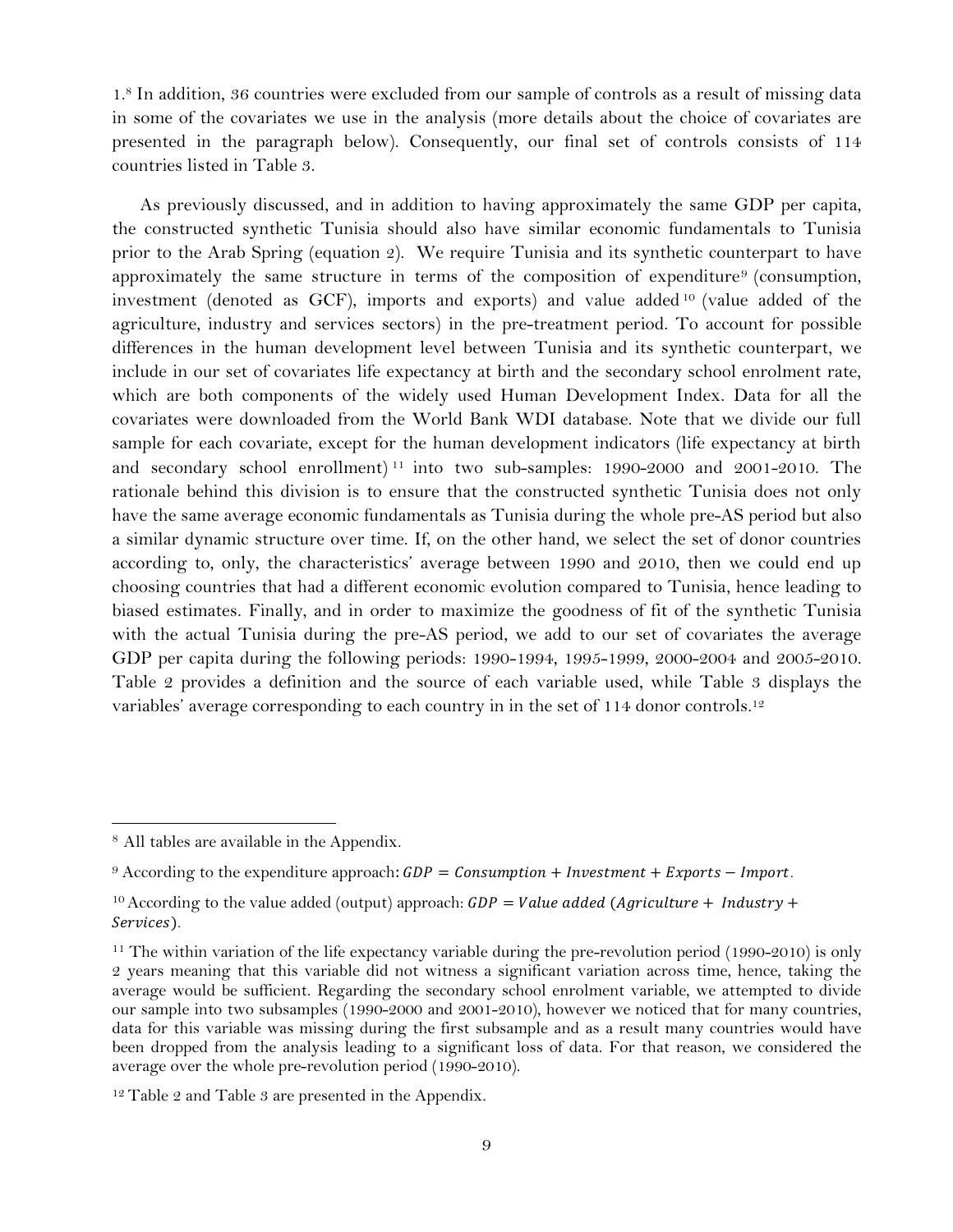## **5. Estimating the Economic Impact of the Arab Spring**

#### **5.1 Empirical Results**

[Table 4](#page-24-0) shows that Synthetic Tunisia is best reconstructed as a weighted average of 14 countries, with Poland, Congo Republic, Sri Lanka, India, Mauritius and Belize having the highest weights. Figure 1 illustrates the GDP per capita of Tunisia and these six other countries over time.<sup>13</sup> [Table](#page-24-1)  [5](#page-24-1) displays the average pre-2011 values of the variables of interest for Tunisia, Synthetic Tunisia and the simple average of the 114 countries in the set of control countries. Synthetic Tunisia approximates the pre-2011 values of the GDP per capita covariates for Tunisia much more closely than the average of the 114 countries. Indeed, Synthetic Tunisia is very similar to actual Tunisia in terms of pre-2011 per capita GDP, the respective shares of investment (GCF), consumption, imports, exports, agriculture, service in total GDP and life expectancy at birth as well as the secondary school enrolment rate. In general, [Table 5](#page-24-1) suggests that Synthetic Tunisia, constructed using the SCM, has almost the same economic and social structure as the actual Tunisia during the pre-2011 period.





l

**Source: Author's calculations.**

Figure 2 depicts the paths of per capita GDP path of actual and Synthetic Tunisia, which are very similar up to 2010, but diverge markedly thereafter. In particular, each Tunisian citizen is estimated to have lost, on average, an estimated US\$ 600 (5.5 percent of GDP), US\$ 574 (5.1 percent of GDP) and US\$ 735 (6.4 percent of GDP) in 2011, 2012 and 2013, respectively.

<sup>&</sup>lt;sup>13</sup> From Figure 1 we observe that Sri Lanka's per capita GDP was increasing rapidly after 2009. This improvement in economic activity was mainly driven by the reconstruction efforts and increased consumption following the 26 year war that ended in 2009. While this fast growth, which averaged 6.4 percent between 2009 and 2013, may bias upwards our results as it was not purely driven by structural economic activity, our results are not affected by excluding Sri Lanka from our sample (see the robustness analysis in section [6](#page-11-0) below).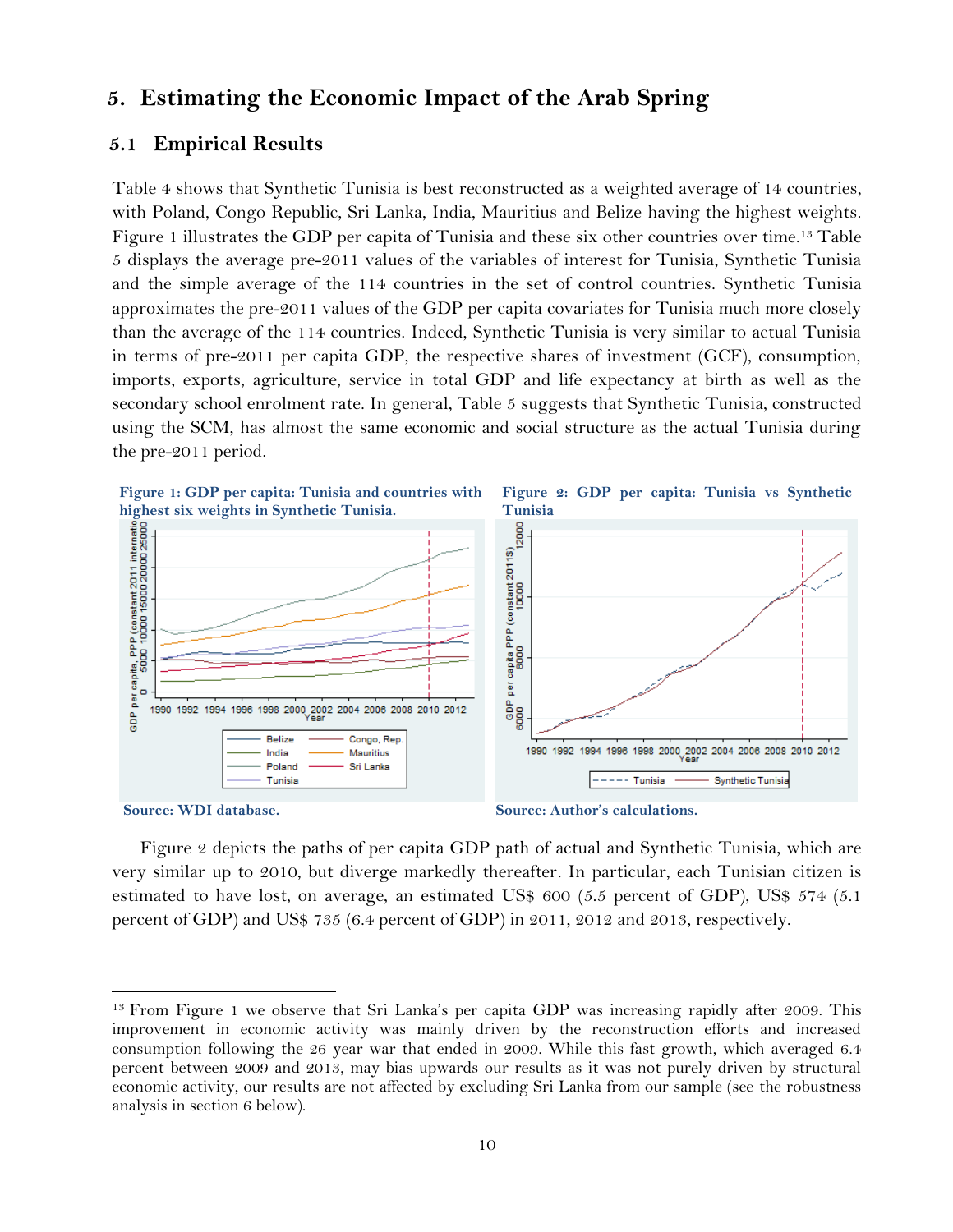#### **5.2 Testing the Validity of the Results**

 $\overline{a}$ 

Unfortunately, we cannot refer to standard p-values to make statistical inferences about our estimates given that we are not using a regression estimation technique and our sample size is relatively small. Instead we use "Placebo or Falsification Tests", which are also known in the statistical literature by the name of "Randomization Inference Tests" (Bertrand et al., (2004)). In a general context, the rationale behind these tests is simple: when if SCM is applied to units (countries) that were not subject to the treatment (Arab Spring), we should not observe a significant divergence between the post-2010 outcomes for the actual country and its synthetic counterpart. In essence, we want to examine whether our results were purely subject to chance and whether repeating the synthetic control analysis to countries that, in 2011, were not subject to the Arab Spring would have yielded similar results to ours. If this is the case, then the observed drop in Tunisia's per capita GDP would have been driven by factors other than the uprisings, hence invalidating our results.

More precisely, the estimated US\$ 20.6 billion loss in the Tunisian economy during the period 2011-2013 would be unlikely to have been driven by factors other than the Jasmine revolution if the placebo tests applied in 2011 to every country in the set of 114 donor countries do not yield a negative impact larger than the Tunisian one. [Figure 3](#page-11-1) presents the results of the Placebo tests applied to the 114 countries in 2011. While the thick blue dotted line represents the previously estimated difference for Tunisia, the other different colored lines are the difference between the GDP per capita corresponding to each of the 114 control countries and their respective synthetic counterparts constructed between 1990 and 2010.

At a first glance, we see from [Figure 3](#page-11-1) that the blue dashed line was superimposed with other colored lines after 2010 implying that the negative impact generated by the Tunisian revolution was not unusually large. However, taking a closer look at these lines (representing placebo tests for the 114 control countries) we notice that they were already largely negative before 2010. Consequently, and in order to compare the impact of the Tunisian revolution relative to the other placebos, we look at a normalized ratio where we divide, for each placebo that exhibited a negative gap after 2010, the post-2010 gap by the pre-2010 gap.<sup>14</sup> The higher is this normalized ratio, the larger is the negative impact of a shock after 2010. [Table 6](#page-25-0) suggests that Tunisia had an estimated normalized ratio of 8.46 which is the second highest among all the 115 countries and only surpassed by Antigua and Barbuda which recorded a ratio of 8.52. According to the IMF (2012), Antigua and Barbuda's economy contracted by 5.5 percent in 2011 as a result of the 2007-08 financial crisis. Hence, our original results are unlikely to have been driven by factors other than the Jasmine revolution.

In addition, we use another simple, yet novel, method to test the significance of our results. In particular, we calculate

<sup>&</sup>lt;sup>14</sup> The gap for country *i* during  $s = 1, ..., T$  is nothing else then the the Root Mean Squared Error (RMSE) calculated as  $\frac{1}{\sqrt{\pi}}$  $\frac{1}{T}\sum_{s=t}^{T}(y_s^i-y_s^{synth})^2$ .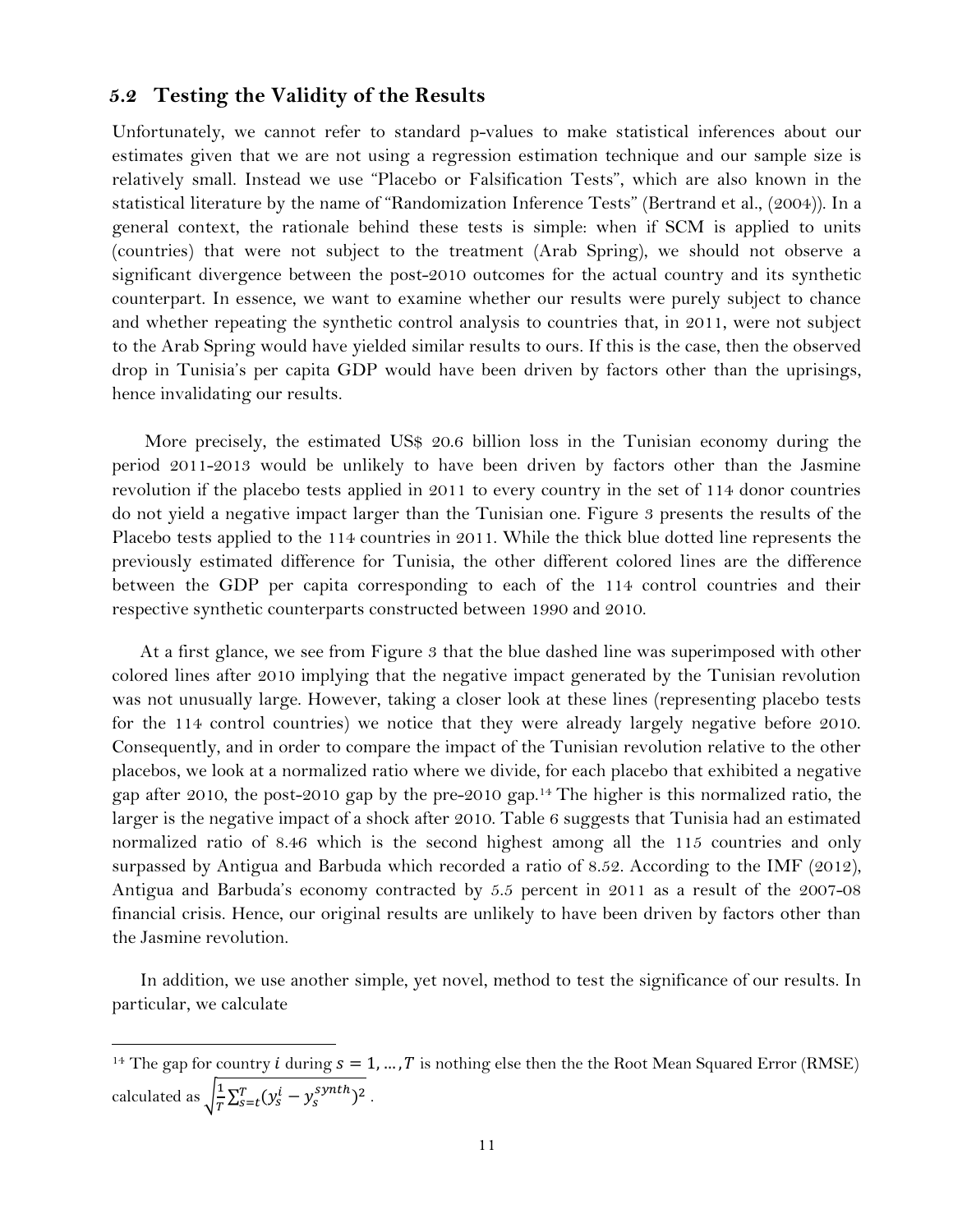$$
y_t = \frac{Actual GDP per Capita_t}{Synthetic GDP per Capita_t} \quad for \ t = 1990, \dots, 2013 \tag{5}
$$

for Tunisia and each of the 114 control countries, and then regress this variable on a constant and a dummy variable called  $\mathsf{AS}_t$  that takes 1 for 2011, 2012 and 2013 and 0 otherwise. In each of the 115 individual regressions, we are interested in the magnitude and sign of the t-statistic corresponding to the  $AS_t$  dummy. In particular, largely negative t-statistics suggest that events that occurred between 2011 and 2013 had significantly negative impacts on the respective economies. The results reported in [Table 7](#page-26-0) show that, with the exception of Spain, the Tunisian version of regression ([5](#page-11-2)) yielded the largest negative t-statistic on the  $AS_t$  dummy (-8.7), confirming the salience of our results.

<span id="page-11-1"></span>**Figure 3: Placebo tests**



<span id="page-11-0"></span>**Source: Author's calculations.**

**Source: Author's calculations.**

<span id="page-11-3"></span><span id="page-11-2"></span>**Figure 4: Distribution of Synthetic Tunisia after**

### **6. Robustness Checks**

 $\overline{a}$ 

To assess the effectiveness of our results and make sure that the GDP per capita of the constructed Synthetic Tunisia is not driven by only one country, we perform a robustness check according to the following procedure. First, we restrict our sample to all the control countries that were assigned a non-zero weight in the baseline Synthetic Tunisia.<sup>15</sup> Second, we construct several synthetic Tunisias by omitting one of these countries while keeping the others in our set of controls. As noted by Abadie et al. (2015), the intuition is to check if the results are sensitive to the omission of any particular country. [Figure 4](#page-11-3) illustrates this sensitivity analysis and shows that excluding any of these control countries does not alter the path of the baseline Synthetic Tunisia after 2010, meaning that our results are fairly robust as they are not driven by one particular country.

<sup>&</sup>lt;sup>15</sup> These countries are: Belarus, Vietnam, Moldova, Cuba, Peru, Lesotho, Korea Republic, Uzbekistan, Panama, Poland, Congo Republic, Sri Lanka, India, Belize and Mauritius.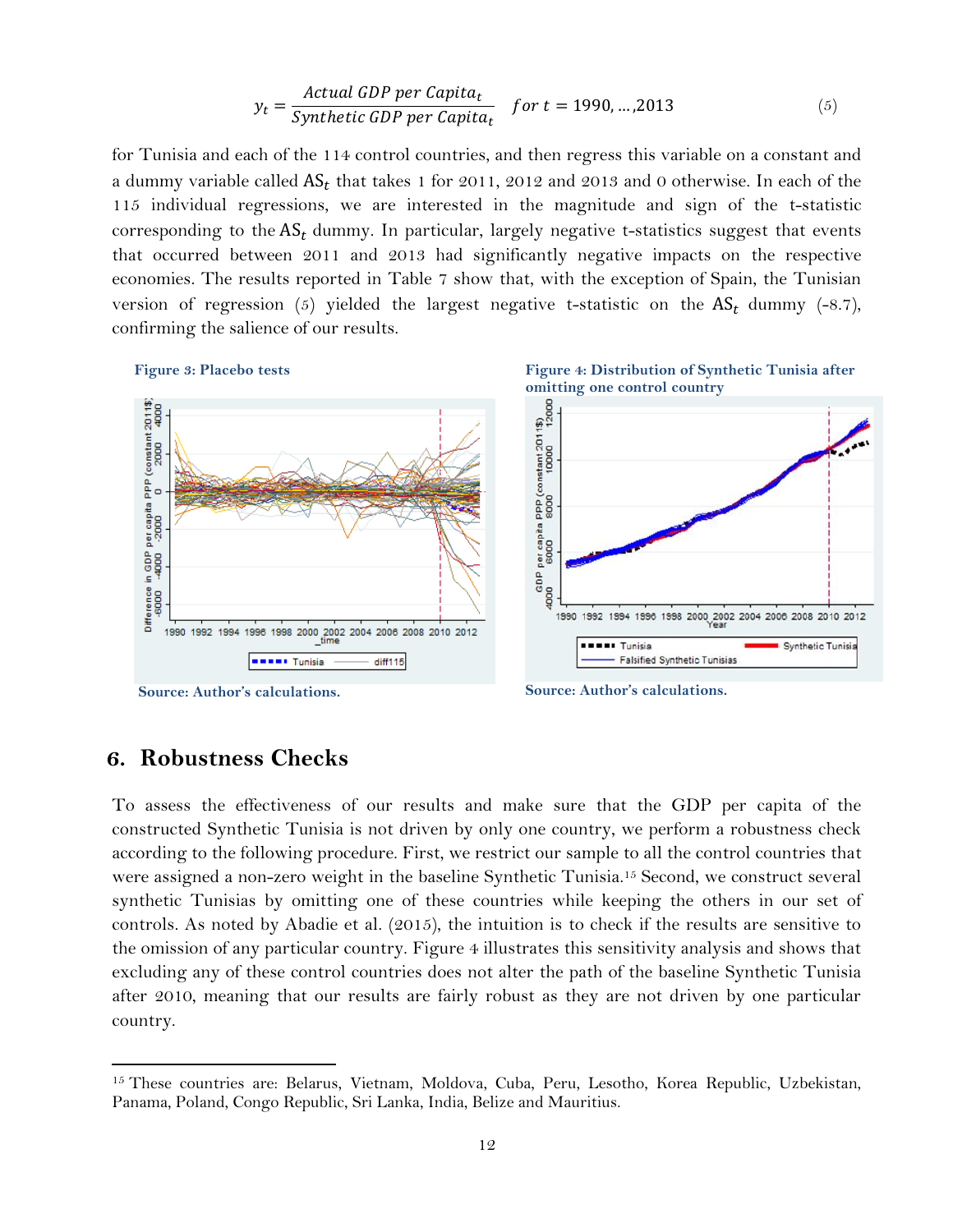Another falsification (or fake) test that can be used to determine the reliability of our results is the "time series placebos". In this test we replicate the synthetic control analysis for years earlier than 2011 in which the Tunisian economy did not actually experience any structural change (or shock) and ask the following question: Do we observe a significantly large drop in the actual Tunisian per capita GDP compared to its synthetic counterpart after this fictitious treatment? If the answer to this question is yes, this means that our estimated results found earlier (illustrated in Figure 4) may have been driven by factors other than the Arab Spring itself. In contrast, a no answer supports our conclusion that the Arab Spring caused the observed economic slowdown during the period 2011-2013. Consequently, we replicate the same SCM procedure followed above by constructing the Synthetic Tunisia using, instead of 1990 to 2010, the period 1990 to 2000 as a pre-shock period. In fact, we chose 2000 to be the end point given that Tunisia was not subject to any structural shock in the early 2000s. As illustrated in [Figure 5](#page-12-0) we find that Tunisia's per capita GDP did not drop relative to its synthetic counterpart in the aftermath of 2000.

However, given the high dependence of Tunisia's economy on economic activity in the Euro area<sup>16</sup> one might argue that the sluggish economic activity in Tunisia after 2011 was driven by weaker demand from the Euro-area. In order to test for that, we replicate the SCM analysis to 2008 the year when the Euro area witnessed a sharp deceleration in its economic activity as a result of the 2007-08 financial crisis. We notice from [Figure 6](#page-12-1) that the Tunisian GDP per capita was almost unchanged relative to its synthetic counterpart (Synthetic Tunisia 2008) in the aftermath of the financial crisis that brought havoc to economies in the Euro area. This cements our main finding that the observed drop in per capita GDP after 2011 was primarily caused by the Arab Spring rather than the deceleration in the Euro economy.

<span id="page-12-0"></span>

**Source: Author's calculations.**

l

<span id="page-12-1"></span>**Source: Author's calculations.**

<sup>&</sup>lt;sup>16</sup> For example the correlation between the growth rate of Tunisian exports and economic growth in the Euro area was 0.64 between 1998 and 2012.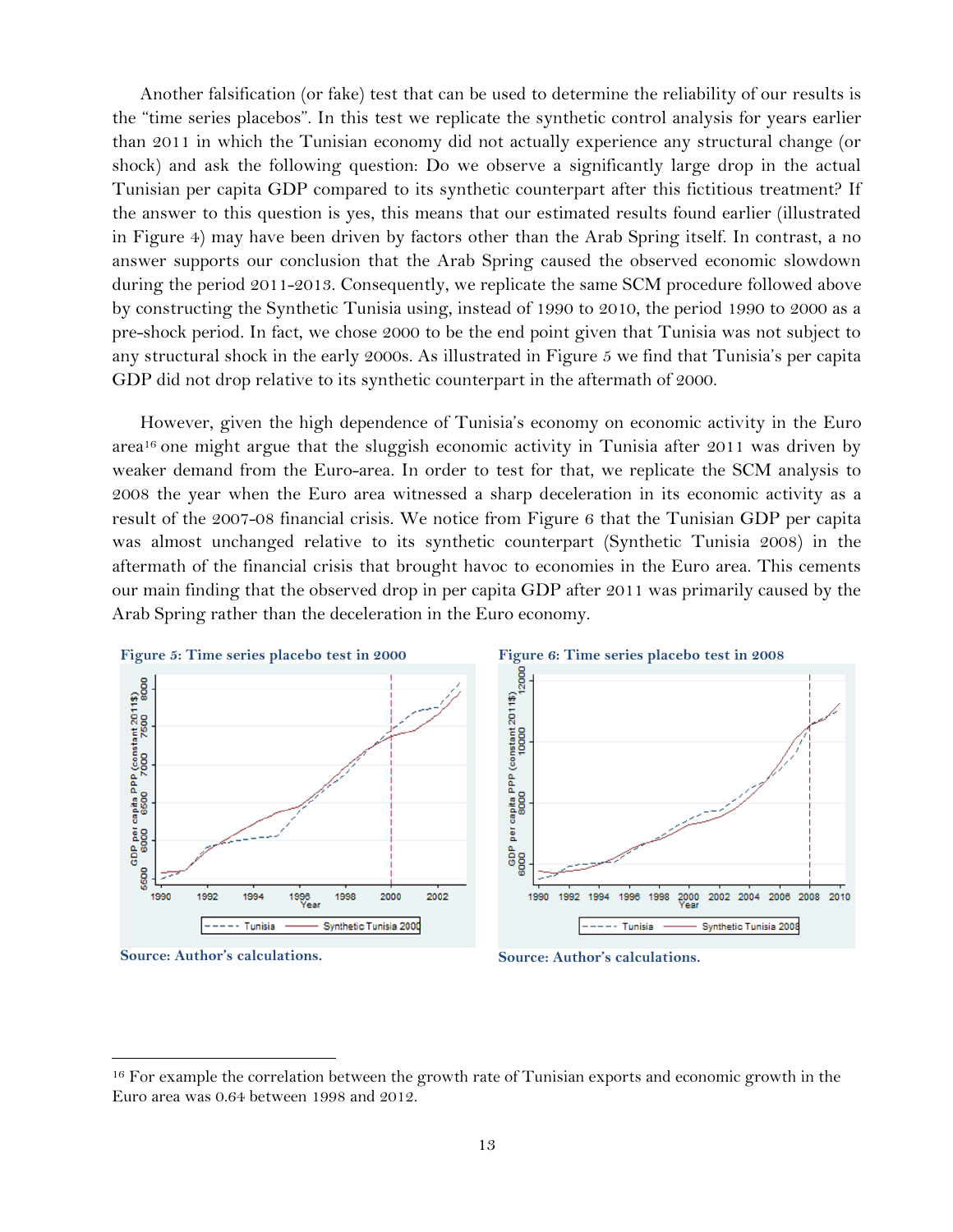Finally, we use a different methodology to quantify order to quantify the impact of the Arab Spring (AS) on the Tunisian GDP. In particular, we estimate the following Autoregressive Distributed Lag (ADL (1)).

<span id="page-13-0"></span>
$$
\Delta \log(\text{Tunisia}_{t}) = c + \beta_1. \ \Delta \log(\text{World}_{t}) + \beta_2. \ \Delta \log(\text{Tunisia}_{t-1}) + \beta_3. \ \Delta \log(\text{World}_{t-1}) + \beta_4. \ \text{AS}_{t} + \mu_t
$$
 (6)

where  $\Delta$ log(Tunisia<sub>t</sub>) is the log difference of Tunisia's GDP per capita and  $AS_t$  is a dummy variable, representing the Arab Spring, that takes the value of 1 from 2011 onward and 0 otherwise. To capture the impact of changes in the global economy on the Tunisian economy, we added to our model  $\Delta log(World<sub>t</sub>)$  which denotes log difference World GDP per capita. The per capita GDP data for both Tunisian and the World, which spans from 1990 to 2013,<sup>17</sup> was downloaded from the WDI database. In equation [\(6\)](#page-13-0) the coefficient of interest is  $\beta_4$  which captures the impact of the Arab Spring on Tunisia's per capita GDP growth. The results are reported in column 1 of [Table](#page-27-0)  [8.](#page-27-0) As expected, the coefficient  $\beta_4$  is negative and statistically significant at the five percent level. In particular, growth of GDP per capita (in PPP terms) dropped, on average, by 2.8 percentage points as a result of the Arab Spring between 2011 and 2013.<sup>18</sup> This compares to a 2 percentage points drop in the growth rate averaged over 2011-13 when using the Synthetic Control Method.<sup>19</sup>

However, as illustrated in Figure 2, we see that the gap created in 2011 between Tunisia's GDP per capita and that of its synthetic counterpart as a result of the Arab Spring shrank in 2012 when the security conditions were improved compared to the previous year. This gap, however, widened again in 2013 following the renewed protests again the Muslim brotherhood government and the assassination of two prominent opposition figures. These observations suggest that growth rate (illustrated by the slope of GDP per capita in Figure 2) was severely hit by the Arab Spring only in 2011. To examine this hypothesis, we replace, in equation  $(5)$  $(5)$  $(5)$ , the aggregate dummy AS, by individual time dummies for 2011, 2012 and 2013 that take 1 for the corresponding year and 0 otherwise. The estimation results of that specification, presented in column 2 of [Table](#page-27-0)  [8,](#page-27-0) show that, of the year dummies, only that for 2011 is negative and statistically significant at the 1 percent level. In terms of magnitude, growth of GDP per capita (in PPP terms) dropped by 5.8

l

<sup>&</sup>lt;sup>17</sup> GDP per capita (in PPP terms) for Tunisia and the World is only available since 1990.

<sup>&</sup>lt;sup>18</sup> Despite having only 22 observations, this model passes all the diagnostic checks we perform. In particular, the Shapiro–Wilk normality test, the Breusch-Godfrey test for serial correlation and the Breusch-Pagan test for homoscedasticity have p-values of 0.254, 0.318 and 0.346, respectively, meaning that the OLS assumptions are all satisfied.

<sup>&</sup>lt;sup>19</sup> The 2 percentage point drop in GDP per capita growth rate was calculated from the SCM results as follows. First, we calculate the per capita GDP growth rate of the actual Tunisia and that of synthetic Tunisia based on the actual values presented in Figure 1. Second, we take the difference between these two numbers for each of 2011, 2012 and 2013. Third, and finally, we take the simple average between these differences.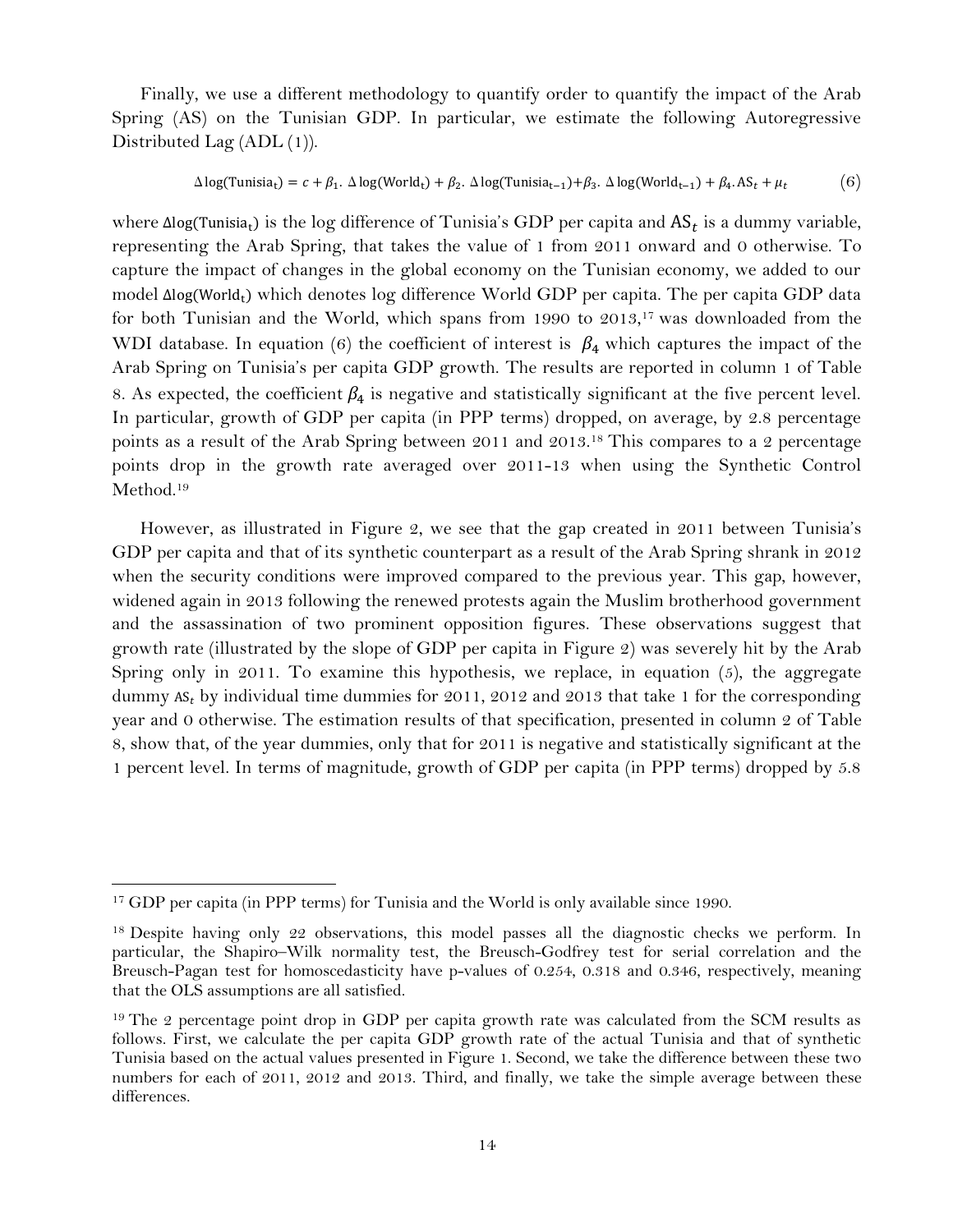percentage points. This compares to a 5.2 point drop in the growth rate in 2011 when using the Synthetic Control Method.<sup>20</sup>

While the coefficients on the 2012 and 2013 dummies are statistically insignificant, their magnitude shed some light on the responsiveness of the Tunisian economy to the political and security events as reflected in Figure 2. Particularly, the near zero coefficient on the 2012 dummy suggests that the Tunisian economy was recovering back to its pre-Arab Spring growth rate level, while the negative coefficient on the 2013 dummy indicates that the deteriorating security conditions during that year reversed the recovery path.

## **7. The Main Channel of the Impact**

Given the substantial negative impact of the Arab Spring on Tunisia, the question arises as to what was the main channel through which the impact occurred?

### **7.1 Stylized Facts in the Wake of the Revolution**

In order to better understand the channels through which the Arab Spring affected the Tunisian economy, we refer to the annual growth rate of the Gross Domestic Product (GDP) series from 2003 to 2013 published by the Central Bank of Tunisia. As illustrated in [Table 9,](#page-28-0) investment was the main drag on economic activity after 2011, and its growth rate was largely impacted by the intensity of security and political developments between 2011 and 2013. More specifically, it dropped by 12.7 percent in 2011 when the Tunisian revolution erupted, grew by 4.7 percent in 2012 with the relatively improved security conditions and then decelerated with only 1.1 percent growth in 2013 as the political crisis between the secular opposition and the Islamic brotherhood intensified.

In addition, the revolution had an adverse effect on real exports<sup>21</sup> through lower mining and tourism inflows as illustrated in [Figure 7.](#page-16-0) The mining sector, which accounted for 9.2 percent of total exported goods in 2010 (pre-revolution), was hit severely in the aftermath of the revolution as protests, by poor citizens demanding jobs and higher living standards, paralyzed the phosphate industry in the city of Gafsa. Data published by the Tunisian National Institute of Statistics (TNIS) show that in 2011 the value of mining exports plummeted by 39.7 percent due to a 56.6 percent drop in phosphate (DAP) exports. During 2011 the international price of DAP increased by 23.6 percent (from 500.6 US\$/mt in 2010 to 618.8 US\$/mt in 2011) meaning that the drop in DAP exports was driven by a reduction in the quantity supplied as a consequence of the uprisings. Indeed, "According to the Compagnie des phosphates de Gafsa (CPG), phosphate production was only 2.5 million tons in 2011, compared to 8 million in 2010. The amount of phosphate produced

 $\overline{a}$ 

 $20$  The 5.2 percentage point estimates is calculated as the difference between the GDP per capita growth rate of actual Tunisia in 2011 (-1.7 percent) and that of its synthetic counterpart calculated (3.5 percent) estimated using the SCM method.

 $21$  For a decomposition of total exports please refer to [Table 10](#page-28-1) in the [Appendix.](#page-20-1)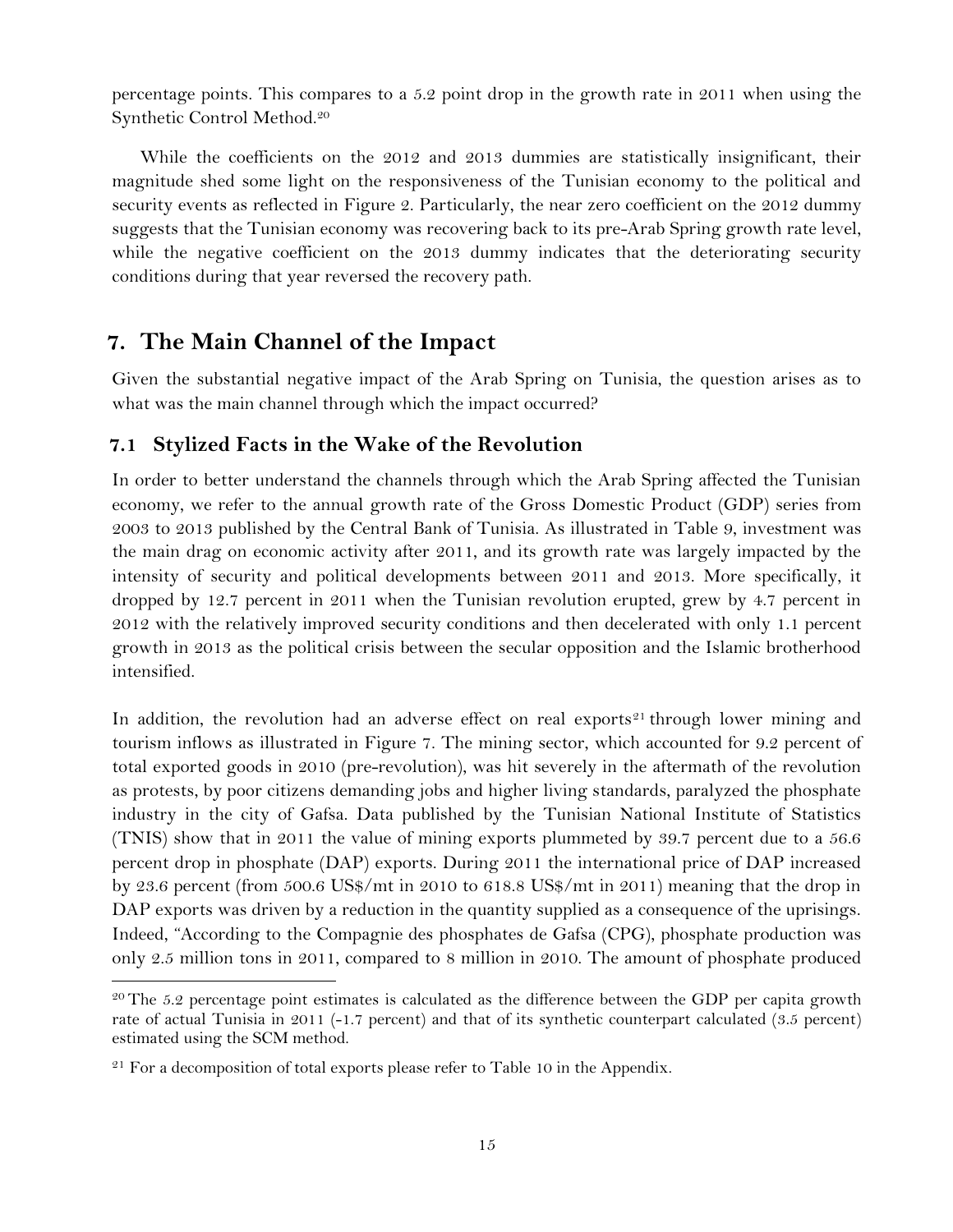fell to under 3 million" (African Development Bank, 2012, p. 5). This has largely contributed<sup>22</sup> to the 4.3 percent contraction of total real exports in 2011. On the other hand, consumption growth did not witness a changing pattern after 2011.

#### **7.2 Empirical Results**

l

Given that the investment dropped the most in 2011, we argue that investment was the main channel through which the Arab Spring impacted the Tunisian economy. In order to investigate this hypothesis, we employ the SCM methodology used above by constructing a counterfactual for Gross Capital Formation (GCF or Investment) as percentage of GDP between 1996 and 2010. 23

Our set of covariates include Foreign Direct Investment (FDI) and Broad Money as a ratio of GDP with the latter being a proxy for monetary policy which impacts investment. In addition, several scholars have argued that investment is negatively associated with uncertainty as it induces firms to postpone investment decisions in "anticipation of possible negative changes in the country's macroeconomic, taxation, or monetary policies, or in the regulatory environment in general" (Julio & Yook, 2012, p. 49). <sup>24</sup> Hence, to account for political uncertainty, we incorporate into our set of characteristics the Rule of Law Estimate taken from the Worldwide Governance Indicators database (WGI) published by the World Bank.<sup>25</sup>

As illustrated in [Figure 8,](#page-16-1) before the Arab Spring started in 2011, the red line, representing the GCF of the constructed synthetic Tunisia followed very closely the blue dotted line corresponding to the GCF of actual Tunisia. However, since 2011 the two lines diverged significantly with the latter being much lower than the former, implying that investment in Tunisia was adversely impacted by the Arab Spring. More specifically, Tunisia's investment as a ratio of GDP was lower than that of its synthetic counterpart by an estimated 3.5, 2.6 and 3.6 percentage points in 2011, 2012 and 2013, respectively.

<sup>&</sup>lt;sup>22</sup> Contribution to total exports (t) = [growth rate (t)  $\times$  Share of total Exports (t - 1)]/100.

<sup>&</sup>lt;sup>23</sup> The starting period is 1996 and not 1990 because the rule of law estimate which we use as one of the characteristics to investment is only available since 1996.

<sup>24</sup> Bernanke (1983), Barro (1991), Alessina and Perotti (1996), Pynduck and Solimano (1993), Bloom et al. (2007), and Julio and Yook (2012) among others.

 $25$  The definitions for the rule of law estimate, FDI and broad money are all available i[n Table 2.](#page-21-0)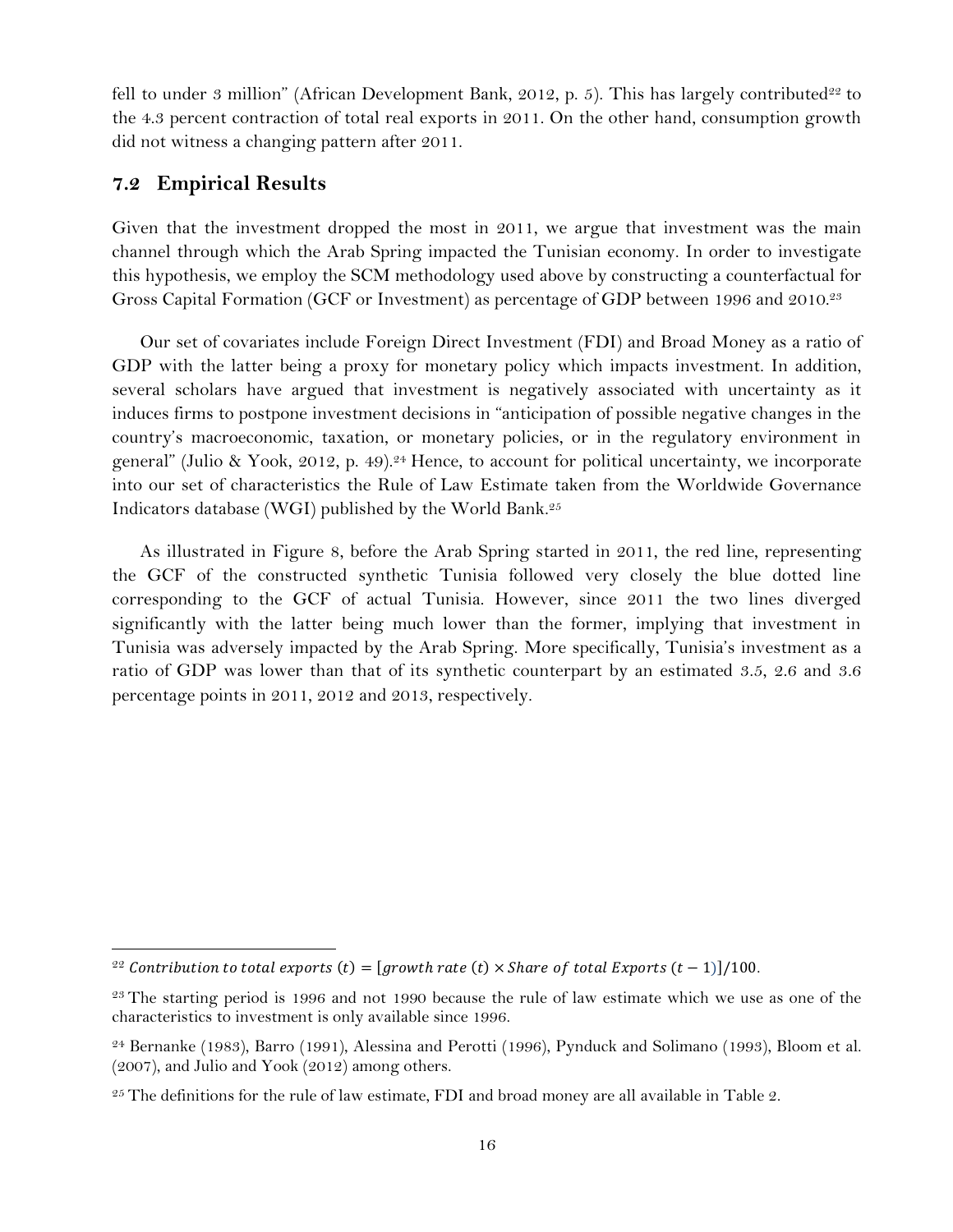20  $15\,$ 10 **Post-Revolution**  $\overline{5}$ Percent (%)  $\circ$ 2007 2010 2006 2008 2012  $-5$  $-10$ Other Exported Ser **Tourism Exports**  $-15$ **ININIANIA** Other Exported Goo Mining Exports  $-20$ - Total Exports of Goods and Services

<span id="page-16-0"></span>**Figure 7: Contribution to growth of total exports**

**Source: Tunisian National Institute of Statistics and author's own calculations.**

#### <span id="page-16-1"></span>**Figure 8: GCF (% of GDP): Tunisia vs Synthetic Tunisia**



**Source: Author's calculations.** 

## **8. Conclusion**

Notwithstanding the worldwide interest in the Arab Spring in general and the Tunisia revolution in particular, there are no studies that have quantified the impact of this, largely unanticipated, event on the Tunisian economy. This paper fills this research gap by quantifying the effect of the Arab Spring on the Tunisian macro-economy from 2011 to 2013. To overcome the data limitation problems and to allow for time-changing unobservable variables, we use the synthetic control method by constructing a synthetic Tunisia defined as Tunisia in the absence of the Arab Spring.

Our results suggest that the Arab Spring had a negative effect on the aggregate economy with each Tunisian citizen loosing, on average, an estimated US\$ 600 (5.5 percent of GDP), US\$ 574  $(5.1$  percent of GDP) and US\$ 735  $(6.4$  percent of GDP) in 2011, 2012 and 2013, respectively. The estimates, which are robust to placebo tests and different sensitivity analysis, suggest that the impact varied over time reflecting the intensity of the political instability in Tunisia. We also find investment was the main channel through which the economy was impacted, as investors were afraid to invest in a highly volatile political environment.

While this paper draws a broad picture of the impact of the Arab Spring on Tunisia's economy, it does not quantify the political benefits Tunisians gained from moving from an autocratic to a democratic regime. The post-shock period is too short to assess the long-run impact of Arab Spring on the Tunisian economy. However, our results suggest that the pace at which the Tunisian economy will catch up with its synthetic counterpart will depend on the state's ability to protect the interests of investors and tourists. Recent hostilities by the Islamic State (IS) and the havoc it is bringing to many Arab countries, especially Libya, one of the main trading partners with Tunisia, might worsen the already weakened economy. Further work still needs to be done to better understand the implications of the Arab Spring. For example, research from a micro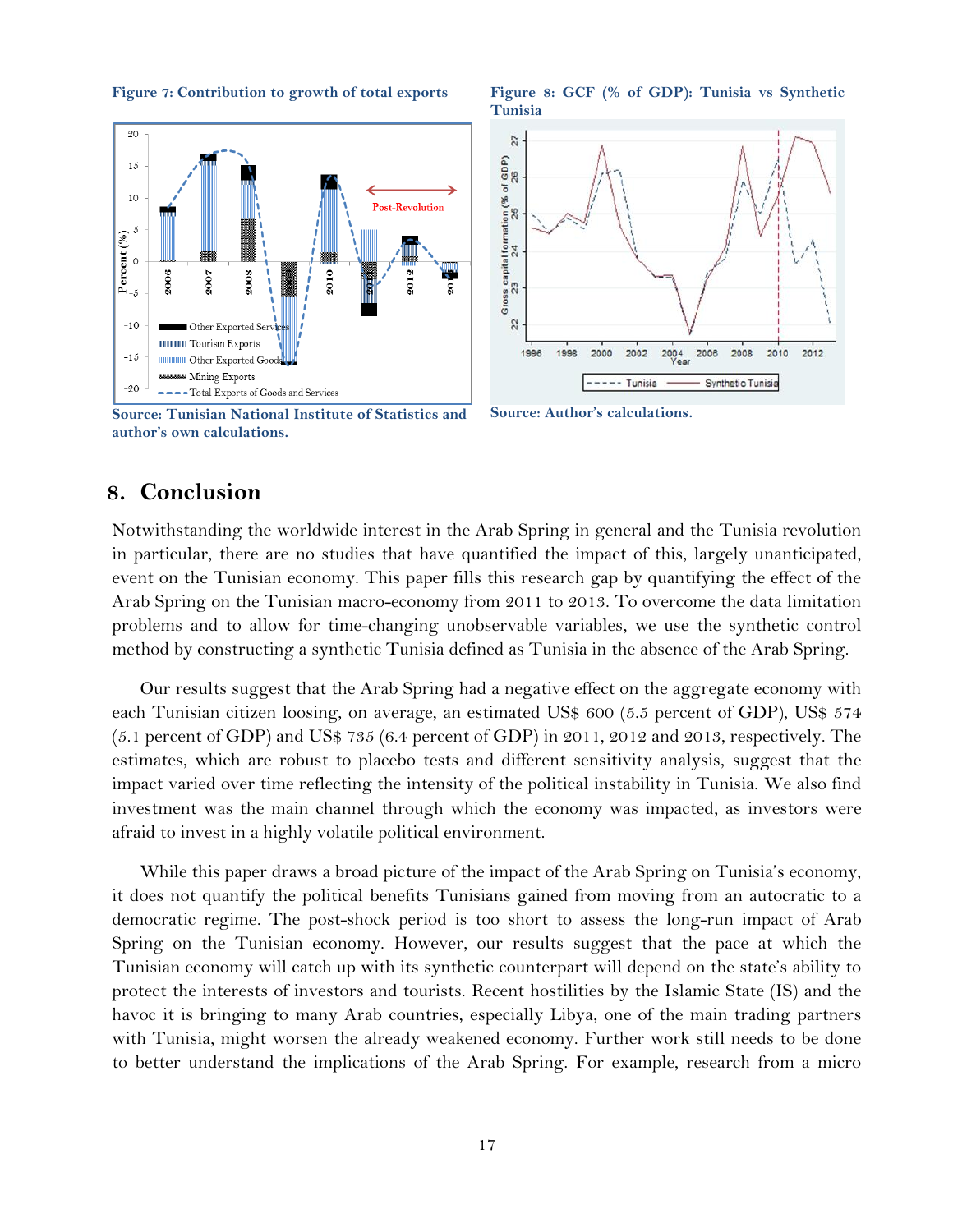perspective is needed to understand how micro agents (firms and households) were impacted by the uprisings and whether the impact was heterogeneous across different groups.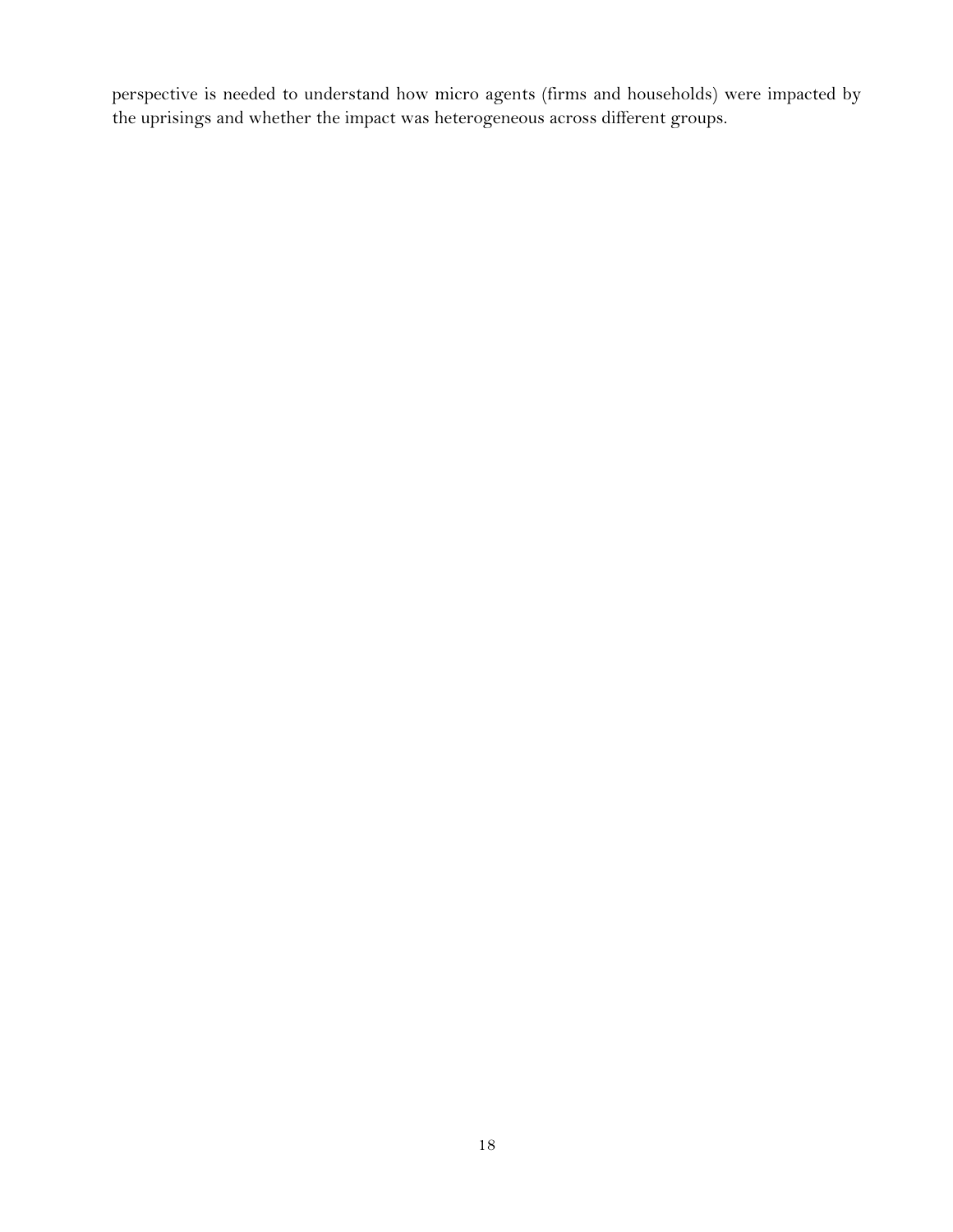## **References**

- Abadie, A., and Gardeazabal, J. (2003). The Economic Costs of Conflict: A Case Study of the Basque Country. *American Economic Review, 93 (1)*, 112–132.
- Abadie, A., Diamond , A., and Hainmueller, J. (2015). Comparative Politics and the Synthetic Control. *American Journal of Political Science*, Vol. 59, No. 2, April 2015, Pp. 495–510.
- Abadie, A., Diamond, A., and Hainmueller, J. (2010). Synthetic Control Methods for Comparative Case Studies: Estimating the Effect of California's Tobacco Control Program. *Journal of the American Statistical Association, 105*, 493-505.
- African Development Bank. (2012). *Tunisia 2012.* African Development Bank.
- Alesina, A., and Perotti, R. (1996). Income distribution, political instability, and investment. *European Economic Review 40(6)*, 1203-1228.
- Arunatilake, N., Jayasuriya, S., and Kelegama, S. (2011). The Economic Cost of the War in Sri Lanka. *World Development 29(9)*, 1483-1500.
- Barro, R. (1991). Economic growth in a cross section of countries. *Quarterly Journal of Economics*, 106, 407–443.
- Bernanke, B. (1983). Irreversibility, Uncertainty, and Cyclical Investment. *Quarterly Journal of Economics*, 98, 85–106.
- Bertrand , M., Duflo, E., and Mullainathan, S. (2004). How Much Should We Trust Differencesin-Differences Estimators. *Quarterly Journal of Economics*, 119(1): 249-275.
- Billmeier, A., and Nannicini, T. (2013). Assessing Economic Liberalization Episodes: A Synthetic Control Approach. *The Review of Economics and Statistics*, 95(3): 983–1001.
- Bilmes, L., and Stiglitz, J. (2006). The Economic Costs of the Iraq War: An Appraisal Three Years After The Beginning of The Conflict. *NBER Working Paper, 12054*.
- Blattman, C., and Miguel, E. (2010). Civil War. *Journal of Economic Literature, 48:1*, 3–57.
- Bleaney , M., and Dimico, A. (2011). How Different Are The Correlates of Onset And Continuation of Civil Wars? *Journal of Peace Research*, vol. 48 no. 2 145-155.
- Blomberg, B., Hess, G., and Orphanides, A. (2004). The Macroeconomic Consequences of Terrorism. *Journal of Monetary Economics 51(5)*, 1007-1032.
- Bloom, N., Bond , S., and Van Reenen, J. (2007). Uncertainty and Investment Dynamics. *Review of Economic Studies*, 74, 391–415.
- Buhaug, H., and Gleditsch, K. (2008). Contagion or Confusion? Why Conflicts Cluster in Space. *International Studies Quarterly, 52*, 215–233.
- Campos, N., Coricelli, F., and Moretti, L. (2014). Economic Growth and Political Integration: Estimating the Benefits from Membership in the European Union Using the Synthetic Counterfactuals Method. *IZA Discussion Papers*, No. 8162.
- Collier, P. (1999). On the Economic Consequences of Civil War. *Oxford Economic 51(1)*, 168-83.

Collier, P., and Hoeffler, A. (2007). Civil War. *Handbook of Defense Economics, Volume 2*.

e-International Relations. (2011). *The Arab Spring of Discontent.*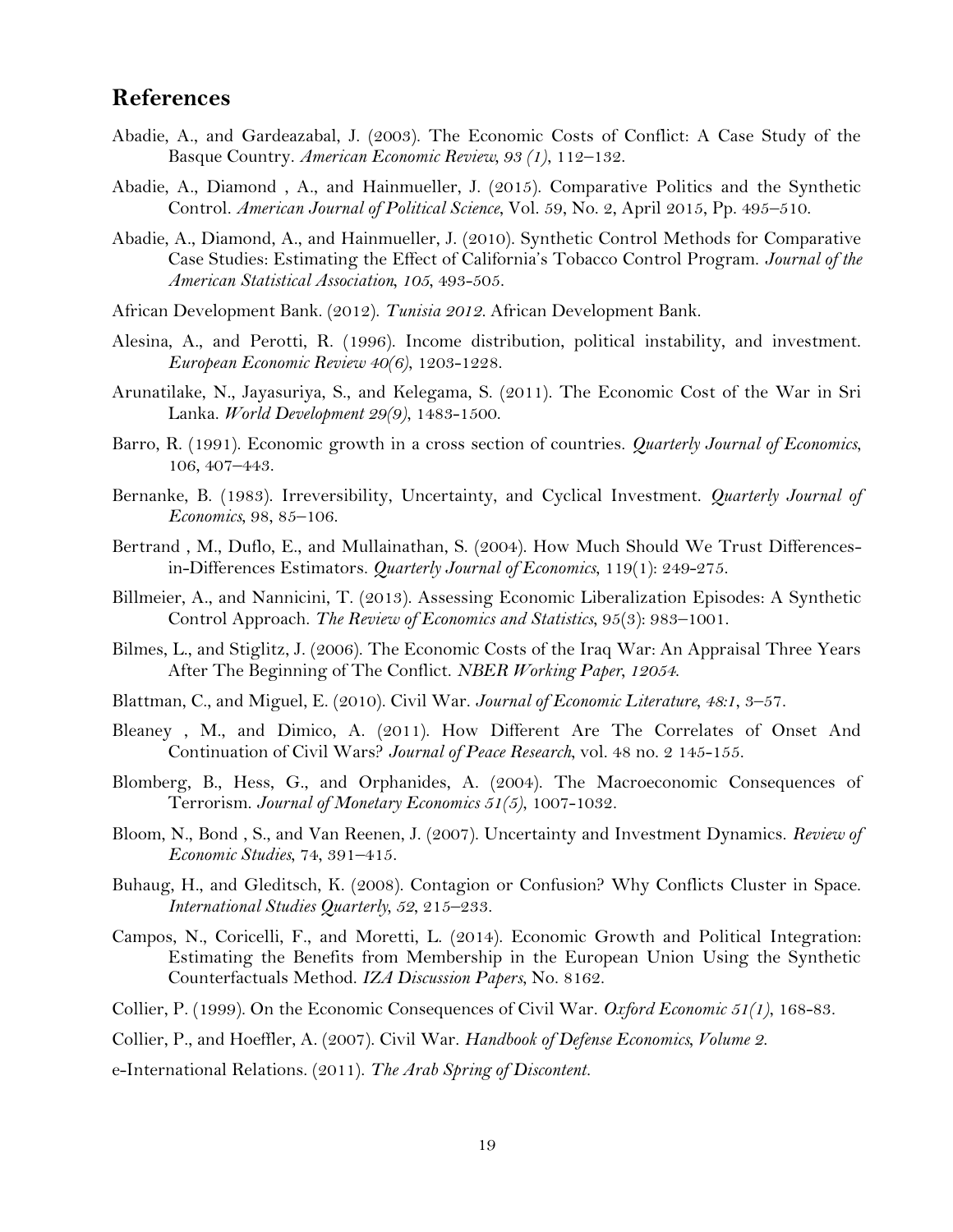- Enders, W., and Todd, S. (1991). Causality Between Transnational Terrorism and Tourism: The Case of Spain. *Terrorism 14*, 49–58.
- Fearon, J. (2004). Why Do Some Civil Wars Last So Much Longer Than Others? *Journal of Peace Research, 41*, 275–301.
- Geddes, B. (2003). *Paradigms and Sand Castles: Theory Building and Research Design in Comparative Politics.* Ann Arbor: University of Michigan Press.
- George, A., and Bennett, A. (2005). *Case Studies and Theory Development in the Social Sciences.* Cambridge: MA: MIT Press.
- Hoeffler, A., and Collier, P. (2004). Greed and Grievance in Civil War. *Oxford Economic Papers, 56*, 563–95.
- Hoeffler, A., and Reynal-Querol, M. (2003). Measuring the costs of conflict. *Oxford: Centre for the Study of African Economies, Oxford University.*
- International Monetary Fund. (2012). *Antigua and Barbuda: Staff Report for the 2012 Article IV Consultation.* Washington DC.
- Julio, B., and Yook, Y. (2012). Political Uncertainty and Corporate Investment Cycles. *The Journal of Finance*, VOL. LXVII, NO. 1.
- Kerrou, M. (2013). *Carnegie Middle East Center*. Retrieved October 18, 2014, from http://carnegiemec.org/2013/04/24/challenges-of-tunisia-s-political-transition/g02h
- Lenin , V. (1916). *Imperialism the Highest Stage of Capitalism.* London: Pluto Press, 1996.
- Organski, A., and Kugler, J. (1977). The Costs of Major Wars: The Phoenix Factor. *The American Political Science Review*, Vol. 71, No. 4, pp. 1347-1366.
- Pyndyck, R., and Solimano, A. (1993). Economic Instability and Aggregate Investment. *NBER Macroeconomics Annual*, 8, 259–303.
- Sambanis, N. (2001). Do Ethnic and Nonethnic Civil Wars Have the Same Causes?: A Theoretical and Empirical Inquiry (Part 1). *Journal of Conflict Resolution, 45: 259*.
- Sambanis, N., and Hegre, H. (2006). Sensitivity Analysis of Empirical Results on Civil War Onset. *Journal of Conflict Resolution, Vol. 50 No. 4*, 508-535.
- Venieris, Y., and Gupta, D. (1986). Income distribution and sociopolitical instability as determinants of savings: a cross-section model. *Journal of Political Economy, 94*, 873-883.
- Von Clausewitz. (1812). *On War.* Whitefish: Kessinger Publishing, 2004.
- World Bank. (2013). *Lebanon: Economic and Social Impact Assessment of the Syrian Conflict.* Washington DC: World Bank.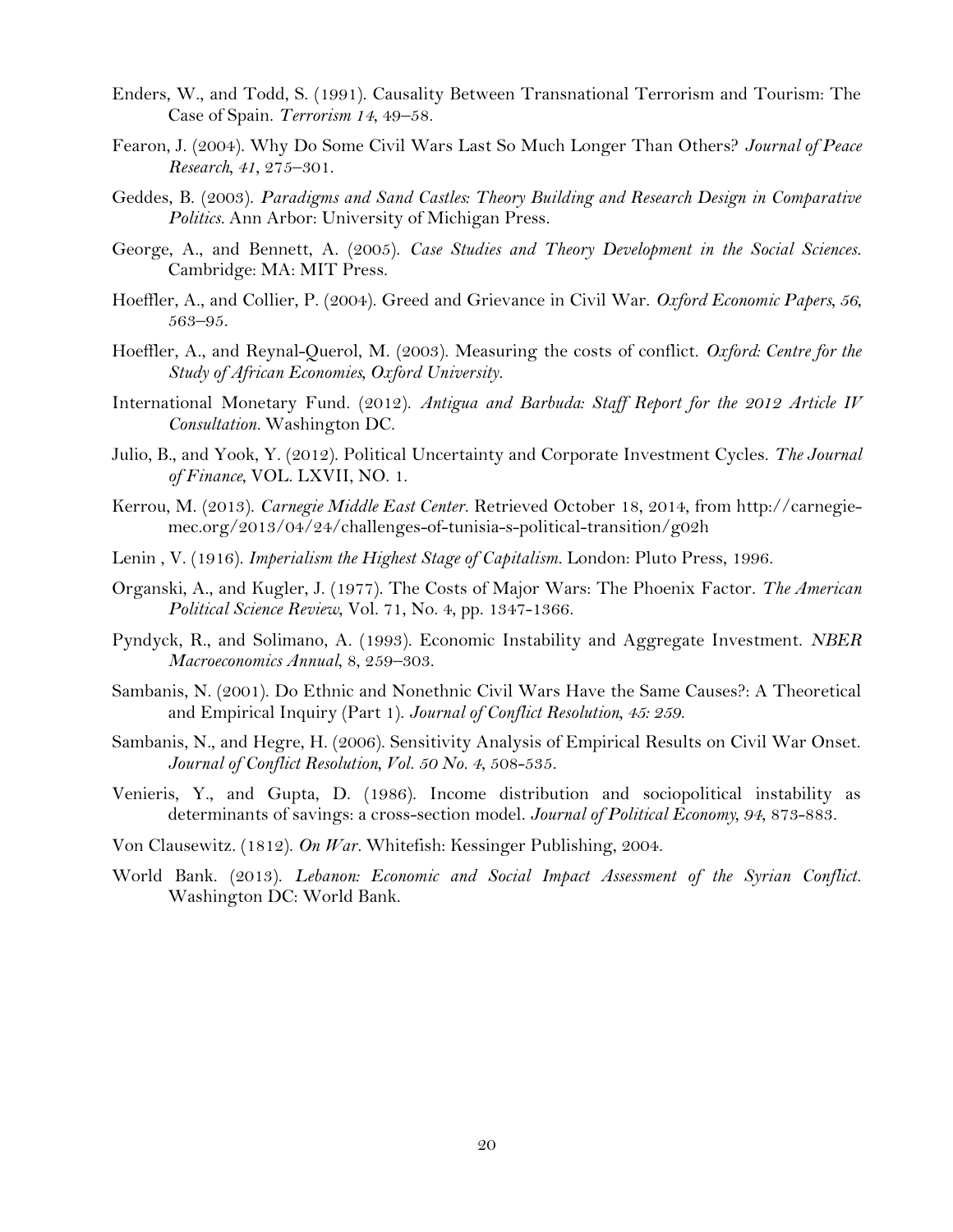## <span id="page-20-1"></span>**Appendix**

#### **Table 1: List of Omitted Countries**

<span id="page-20-0"></span>

| Country                            | Exogenous Schock After 2010                                                                                  |
|------------------------------------|--------------------------------------------------------------------------------------------------------------|
| Algeria                            | Indirectly impacted by the Arab Spring since 2011                                                            |
| Bahamas /1                         | Impacted by several storms in 2012 and 2013                                                                  |
| Bahrain                            | Directly impacted by the Arab Spring since 2011                                                              |
| <b>Barbados</b>                    | Impacted by tropical storm Chantal in 2013                                                                   |
| Central African Republic /2        | Impacted by a coup d'état in 2013                                                                            |
| China $/3$                         | Hit by several earthquakes between 2011 and 2015                                                             |
| Cuba                               | Relations between the US and Cuba have been restored after 54 years of anomisity                             |
| Cyprus                             | Agreed a 10 billion Euro bailout package to avoid bankruptcy in 2013                                         |
| Dominica /4                        | Hit by hurricane Ophelia in 2011                                                                             |
| Egypt, Arab Republic               | Directly impacted by the Arab Spring since 2011                                                              |
| Gambia/5                           | The agriculture sector was severly impacted as a result of the severe drought in 2011                        |
| Greece                             | Agreed two bailout packages in 2012 and 2015 worth 130 and 86 billion Euros, respectively to avoid bankrupcy |
| Honduras                           | Honduras was affected by the tropical storm Ernesto in 2012                                                  |
| Iraq                               | Subject to multiple security shocks                                                                          |
| Islamic Republic of Iran           | Impacted by the sanctions imposed since 2012 on the energy and financial sectors                             |
| Japan /6                           | Hit by the Fukushima Daiichi nuclear disaster in 2011                                                        |
| Jordan                             | Indirectly impacted by the Arab Spring since 2011                                                            |
| Lebanon                            | Indirectly impacted by the Arab Spring since 2011                                                            |
| Mali/7                             | Impacted by a coup d'état in 2012                                                                            |
| Morocco                            | Indirectly impacted by the Arab Spring since 2011                                                            |
| Nepal /8                           | Hit by two severe eathquakes in 2015                                                                         |
| Philippines /9                     | Hit by Typhoon Haiyan (Yolanda) in 2013                                                                      |
| Russian Federation /10             | Negatively impacted by economic sanctions in 2014                                                            |
| St. Lucia / 11                     | Hit by a severe storm in December 2013                                                                       |
| St. Vincent and the Grenadines /12 | Hit by a severe storm in April 2011                                                                          |
| Sudan                              | In 2011 Sudan was divided into two states: Sudan and South Sudan                                             |
| St. Kitts and Nevis / 13           | Hit by intense floodings                                                                                     |
| Swaziland / 14                     | Experienced a severe fiscal crisis                                                                           |
| Thailand /15                       | Hit by unprecedented floods in 2011                                                                          |
| Ukraine                            | Impacted by the internal War since in 2014                                                                   |
| Yemen Republic                     | Directly impacted by the Arab Spring since 2011                                                              |
| Vanuatu / 16                       | Hit by Tropical Cyclone Pam in 2015                                                                          |

/[1 http://www.huffingtonpost.com/2012/10/26/hurricane-sandy-2012-baha\\_n\\_2022420.html](http://www.huffingtonpost.com/2012/10/26/hurricane-sandy-2012-baha_n_2022420.html)

/[2 http://www.worldbank.org/en/country/centralafricanrepublic/overview](http://www.worldbank.org/en/country/centralafricanrepublic/overview)

/3 http://www.theguardian.com/world/2014/aug/03/earthquake-kills-southern-china-yunnan china-yunnan

<http://www.theguardian.com/world/2014/aug/03/earthquake-kills-southern->

 <http://www.news.com.au/world/magnitude61-earthquake-hits-chinas-yunnan-province-at-least-367-dead/story-fndir2ev-1227012167142> /[4 https://www.imf.org/external/pubs/ft/scr/2012/cr1247.pdf](https://www.imf.org/external/pubs/ft/scr/2012/cr1247.pdf)

/[5 http://www.africaneconomicoutlook.org/fileadmin/uploads/aeo/2014/PDF/CN\\_Long\\_EN/Gambie\\_EN.pdf](http://www.africaneconomicoutlook.org/fileadmin/uploads/aeo/2014/PDF/CN_Long_EN/Gambie_EN.pdf)

/[6 http://www.bbc.co.uk/news/business-13045328](http://www.bbc.co.uk/news/business-13045328)

/[7 https://www.imf.org/external/np/sec/pr/2012/pr12437.htm](https://www.imf.org/external/np/sec/pr/2012/pr12437.htm)

/[8 http://www.worldbank.org/en/news/press-release/2015/06/29/world-bank-approves-300-million-for-nepal-earthquake-recovery](http://www.worldbank.org/en/news/press-release/2015/06/29/world-bank-approves-300-million-for-nepal-earthquake-recovery)

/[9 http://www.worldbank.org/en/news/press-release/2013/11/18/world-bank-group-supporting-philippines-typhoon-reconstruction-with-500](http://www.worldbank.org/en/news/press-release/2013/11/18/world-bank-group-supporting-philippines-typhoon-reconstruction-with-500-million-financial-package) [million-financial-package](http://www.worldbank.org/en/news/press-release/2013/11/18/world-bank-group-supporting-philippines-typhoon-reconstruction-with-500-million-financial-package)

/1[0 https://www.imf.org/external/pubs/ft/scr/2015/cr15211.pdf](https://www.imf.org/external/pubs/ft/scr/2015/cr15211.pdf)

/1[1 http://www-](http://www-wds.worldbank.org/external/default/WDSContentServer/WDSP/IB/2014/02/03/000442464_20140203124432/Rendered/PDF/843290WP0SVG0R0Box0382136B00PUBLIC0.pdf)

[wds.worldbank.org/external/default/WDSContentServer/WDSP/IB/2014/02/03/000442464\\_20140203124432/Rendered/PDF/843290WP0S](http://www-wds.worldbank.org/external/default/WDSContentServer/WDSP/IB/2014/02/03/000442464_20140203124432/Rendered/PDF/843290WP0SVG0R0Box0382136B00PUBLIC0.pdf) [VG0R0Box0382136B00PUBLIC0.pdf](http://www-wds.worldbank.org/external/default/WDSContentServer/WDSP/IB/2014/02/03/000442464_20140203124432/Rendered/PDF/843290WP0SVG0R0Box0382136B00PUBLIC0.pdf)

/1[2 http://www.imf.org/external/pubs/ft/scr/2011/cr11344.pdf](http://www.imf.org/external/pubs/ft/scr/2011/cr11344.pdf)

/1[3 http://www.ccmf-uwi.org/files/publications/newsletter/Vol7No04.pdf](http://www.ccmf-uwi.org/files/publications/newsletter/Vol7No04.pdf)

/1[4 http://www.imf.org/external/pubs/ft/scr/2012/cr1237.pdf](http://www.imf.org/external/pubs/ft/scr/2012/cr1237.pdf)

/1[5 http://www.worldbank.org/en/news/feature/2011/12/13/world-bank-supports-thailands-post-floods-recovery-effort](http://www.worldbank.org/en/news/feature/2011/12/13/world-bank-supports-thailands-post-floods-recovery-effort)

/1[6 http://www.worldbank.org/en/news/press-release/2015/03/30/world-bank-group-offers-support-to-aid-vanuatu-recovery](http://www.worldbank.org/en/news/press-release/2015/03/30/world-bank-group-offers-support-to-aid-vanuatu-recovery)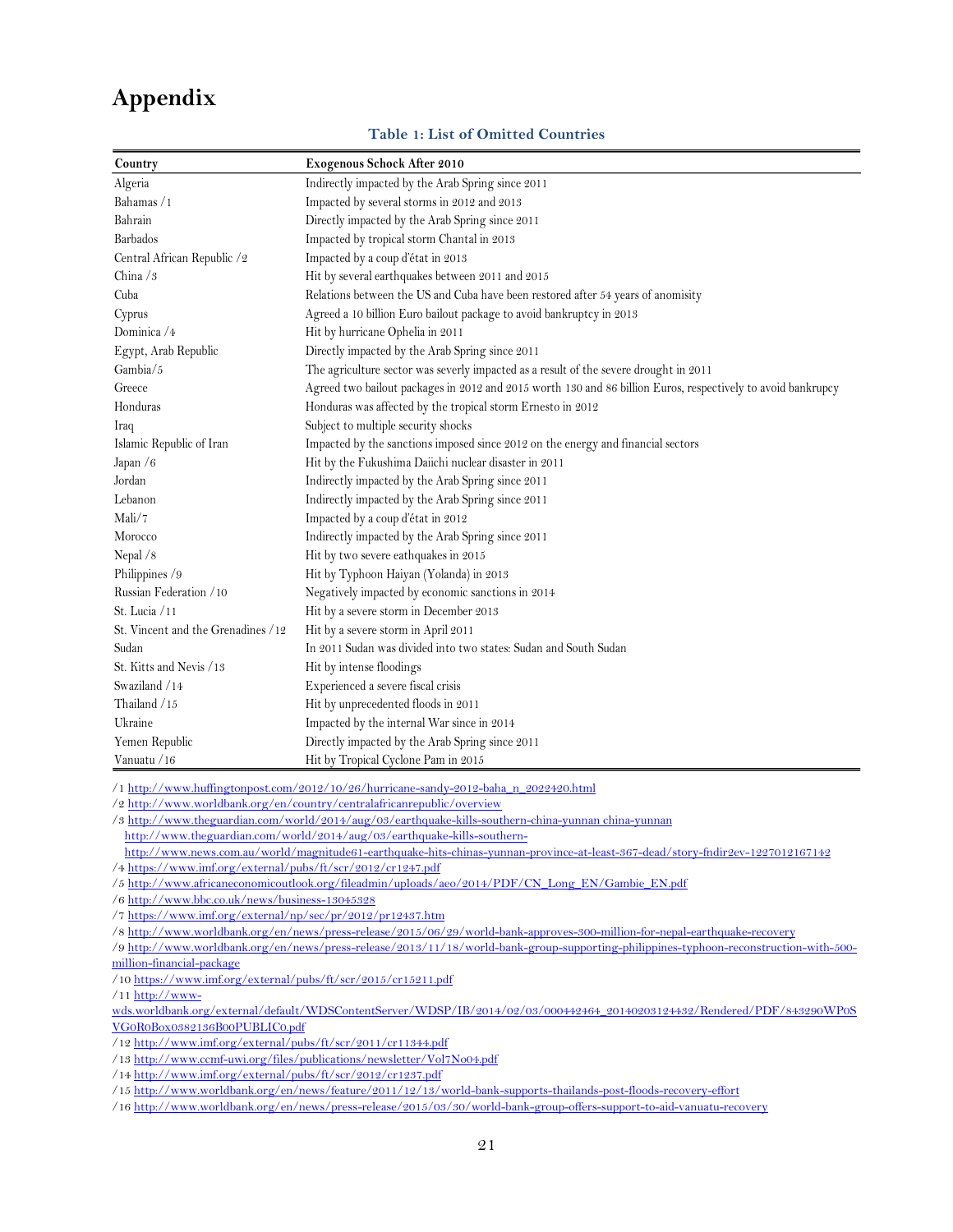<span id="page-21-0"></span>

| Covariate                          | Unit                                         | Definition                                                                                                                                                                                                                                                                                                                                                                                                                                                    |            |  |  |  |  |  |  |  |  |
|------------------------------------|----------------------------------------------|---------------------------------------------------------------------------------------------------------------------------------------------------------------------------------------------------------------------------------------------------------------------------------------------------------------------------------------------------------------------------------------------------------------------------------------------------------------|------------|--|--|--|--|--|--|--|--|
| Consumption                        | % of GDP                                     | Final consumption expenditure the sum of household final consumption expenditure and general<br>government final consumption expenditure                                                                                                                                                                                                                                                                                                                      | <b>WDI</b> |  |  |  |  |  |  |  |  |
| GCF                                | % of GDP                                     | Gross capital formation consists of outlays on additions to the fixed assets of the economy plus net changes<br>in the level of inventories.                                                                                                                                                                                                                                                                                                                  | <b>WDI</b> |  |  |  |  |  |  |  |  |
| Imports                            | % of GDP                                     | Imports of goods and services represent the value of all goods and other market services received from the<br>rest of the world.                                                                                                                                                                                                                                                                                                                              | <b>WDI</b> |  |  |  |  |  |  |  |  |
| Exports                            | % of GDP                                     | Exports of goods and services represent the value of all goods and other market services provided to the rest<br>of the world.                                                                                                                                                                                                                                                                                                                                | <b>WDI</b> |  |  |  |  |  |  |  |  |
| Agriculture                        | % of GDP                                     | Value added of the agriculture sector which includes includes forestry, hunting, and fishing, as well as<br>cultivation of crops and livestock production.                                                                                                                                                                                                                                                                                                    | <b>WDI</b> |  |  |  |  |  |  |  |  |
| Services                           | % of GDP                                     | Value added of the services sector which includes wholesale and retail trade, transport, and government,<br>financial, professional, and personal services, health care, and real estate services. Also included are imputed<br>bank service charges, import duties, and any statistical discrepancies noted by national compilers as well as<br>discrepancies arising from rescaling.                                                                        | <b>WDI</b> |  |  |  |  |  |  |  |  |
| Life expectancy<br>at birth        | Years                                        | Life expectancy at birth indicates the number of years a newborn infant would live if prevailing patterns of<br>mortality at the time of its birth were to stay the same throughout its life.                                                                                                                                                                                                                                                                 |            |  |  |  |  |  |  |  |  |
| Secondary<br>School<br>Enrollement | $\%$                                         | Gross enrollment ratio is the ratio of total enrollment, regardless of age, to the population of the age group<br>that officially corresponds to the level of education shown. Secondary education completes the provision of<br>basic education that began at the primary level, and aims at laying the foundations for lifelong learning and<br>human development, by offering more subject- or skill-oriented instruction using more specialized teachers. | <b>WDI</b> |  |  |  |  |  |  |  |  |
| <b>FDI</b>                         | % of GDP                                     | Foreign direct investment are the net inflows of investment to acquire a lasting management interest (10)<br>percent or more of voting stock) in an enterprise operating in an economy other than that of the investor. It<br>is the sum of equity capital, reinvestment of earnings, other long-term capital, and short-term capital as<br>shown in the balance of payments. This series shows net inflows (new investment inflows less                      | <b>WDI</b> |  |  |  |  |  |  |  |  |
| <b>Broad Money</b>                 | % of GDP                                     | Broad money (IFS line 35L.ZK) is the sum of currency outside banks; demand deposits other than those of<br>the central government; the time, savings, and foreign currency deposits of resident sectors other than the<br>central government; bank and traveler's checks; and other securities such as certificates of deposit and<br>commercial paper.                                                                                                       | <b>WDI</b> |  |  |  |  |  |  |  |  |
| Rule of Law<br>Estimate            | Score between -2.5<br>(worst) and 2.5 (best) | Rule of Law captures perceptions of the extent to which agents have confidence in and abide by the rules of<br>society, and in particular the quality of contract enforcement, property rights, the police, and the courts, as<br>well as the likelihood of crime and violence.                                                                                                                                                                               | WGI        |  |  |  |  |  |  |  |  |

#### **Table 2: Data Variables and Sources**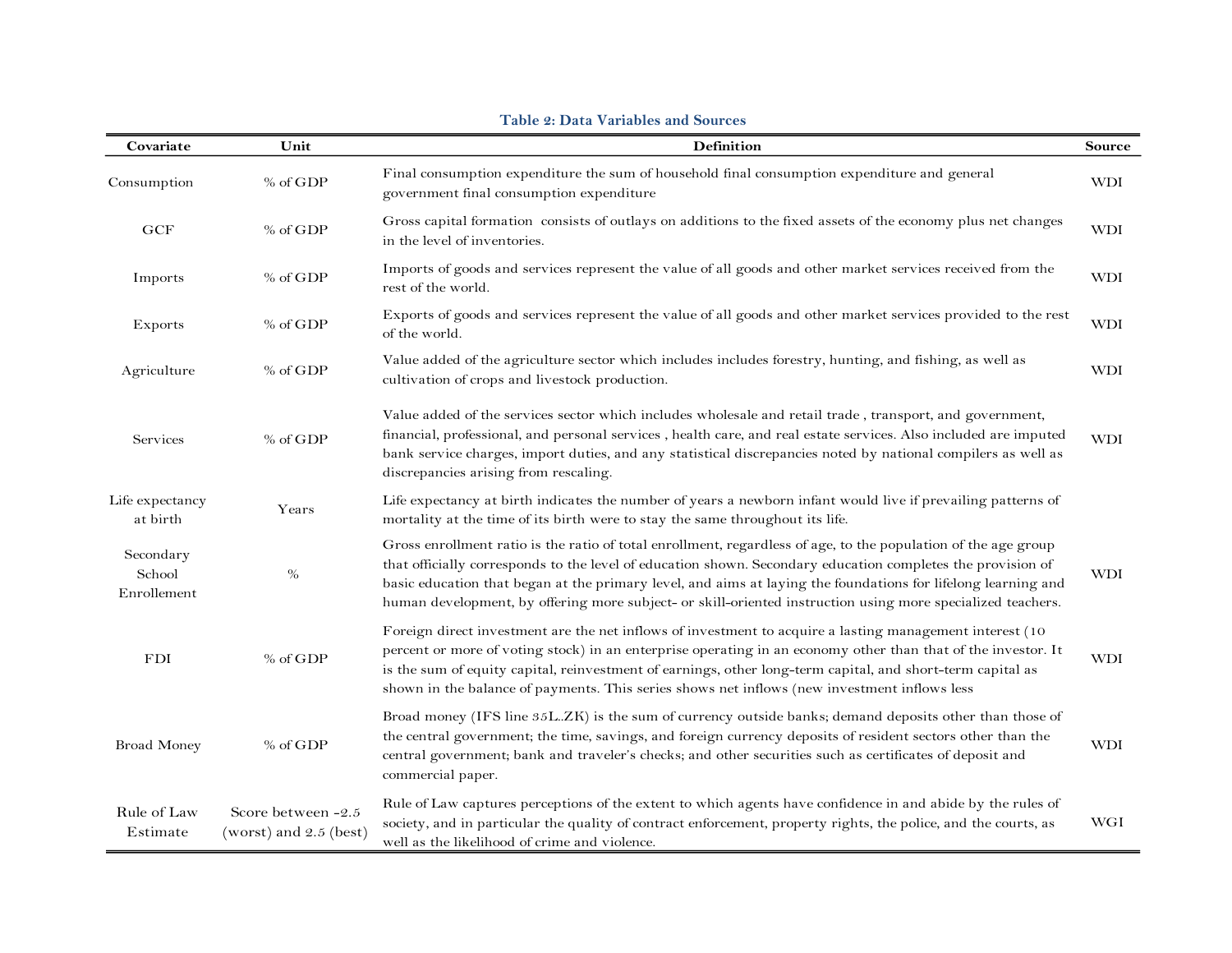#### **Table 3: Average of Each Covariate by Country pre-2011**

<span id="page-22-0"></span>

|                             | GCF                             | GCF                   |                       | Consumption Consumption | Imports               | Imports                         | Exports                                   | Exports                         |                  |                  |                      |                    |                       | Agriculture Agriculture | Services              | Services         | Life Expectancy | Secondary       |
|-----------------------------|---------------------------------|-----------------------|-----------------------|-------------------------|-----------------------|---------------------------------|-------------------------------------------|---------------------------------|------------------|------------------|----------------------|--------------------|-----------------------|-------------------------|-----------------------|------------------|-----------------|-----------------|
| Country                     | $(% \mathcal{L}_{0}$ (% of GDP) | $(\% \text{ of GDP})$ | $(\% \text{ of GDP})$ | % of GDP                | $(% ^{66}$ (% of GDP) | $(% \mathcal{L}_{0}$ (% of GDP) | $(% \mathcal{L}_{0}^{\infty})$ (% of GDP) | $(% \mathcal{L}_{0}$ (% of GDP) | GDP (US\$)       | GDP (US\$)       | GDP (US\$) GDP(US\$) |                    | $(\% \text{ of GDP})$ | % of GDP                | $(\% \text{ of GDP})$ | % of GDP         | at birth        | School          |
|                             | 1990-2000                       | 2001-2010             | 1990-2000             | 2001-2010               | 1990-2000             | 2001-2010                       | 1990-2000                                 | 2001-2010                       | 1990-1994        | 1995-1999        | 2000-2004 2005-2010  |                    | 1990-2000             | 2001-2010               | 1990-2000             | 2001-2010        | (year)          | Enrollement (%) |
| Albania                     | 17.1                            | 27.8                  | 110.9                 | 95.9                    | 41.0                  | $48.8\,$                        | $13.0\,$                                  | $\sqrt{2.5}$                    | 3,387            | 4,304            | 5,979                | 8256.7             | 40.8                  | $22.6\,$                | 34.5                  | $5\,8.9$         | $74.2\,$        | 71.8            |
| Angola                      | 18.2                            | 13.0                  | 79.7                  | 68.4                    | 63.0                  | $53.3\,$                        | 65.1                                      | $7\,2$                          | 3,208            | 2,958            | 3,413                | 5806.2             | 12.4                  | 8.7                     | 29.9                  | $\sqrt{27.7}$    | 45.4            | 17.9            |
| Antigua and Barbuda         | 36.0                            | 29.9                  | 68.0                  | 84.2                    | 83.6                  | 65.4                            | 79.5                                      | $5\,1$                          | 17,579           | 18,089           | 19,269               | 23355.1            | 3.8                   | 1.9                     | 77.5                  | $79.5\,$         | 73.3            | 104.4           |
| Armenia                     | 21.4                            | 30.3                  | 105.7                 | 89.6                    | 57.4                  | 43.9                            | 30.2                                      | 24                              | 2,573            | 2,463            | 3,720                | 6409.7             | 33.6                  | 22.1                    | 29.7                  | 37.1             | 71.1            | 92.2            |
| Australia                   | 25.9                            | 26.9                  | 75.7                  | 74.6                    | 18.8                  | 21.2                            | 17.9                                      | 20                              | 28,587           | 32,190           | 36,449               | 40451.9            | $3.6\,$               | 3.1                     | 67.7                  | 69.9             | 79.4            | 142.9           |
| Austria                     | 26.3                            | 24.0                  | 74.2                  | 72.9                    | 36.3                  | 45.0                            | 35.8                                      | $4\,8$                          | 31,929           | 35,241           | 39,321               | 42552.2            | $2.5\,$               | $1.6\,$                 | 65.2                  | 68.2             | 78.1            | 101.2           |
| Azerbaijan                  | 21.2                            | 31.5                  | 87.2                  | 55.4                    | 47.9                  | 41.3                            | 39.5                                      | 54                              | 6,359            | 3,597            | 5,397                | 12952.6            | 25.7                  | 10.0                    | 37.8                  | 30.0             | 67.0            | 89.0            |
| Belarus                     | 28.4                            | 31.1                  | 75.8                  | 75.0                    | 60.9                  | 66.9                            | 56.8                                      | 61                              | 7,155            | 6,063            | 8,355                | 13450.7            | 17.6                  | 10.4                    | 41.0                  | 48.1             | 69.2            | 96.6            |
| Belgium                     | 22.7                            | $2\sqrt{3}.1$         | $74.5\,$              | 73.4                    | 58.7                  | 69.8                            | $61.5\,$                                  | 73                              | 31,378           | 34,314           | 38,126               | 40791.3            | 1.4                   | 1.0                     | 70.0                  | 73.8             | 78.0            | 125.8           |
| Belize                      | 24.4                            | 20.6                  | 81.0                  | 86.6                    | 57.6                  | 62.9                            | $52.2\,$                                  | 56                              | 5,944            | 6,170            | 7,379                | 7906.0             | 17.6                  | 14.6                    | 61.5                  | 65.5             | 71.2            | 73.8            |
| Benin                       | 17.2                            | 20.2                  | 89.9                  | 88.6                    | 32.2                  | 28.3                            | 25.2                                      | 20                              | 1,368            | 1,446            | 1,573                | 1619.4             | 34.7                  | 34.7                    | 52.5                  | $5\,1.2$         | 55.8            | $2\,5.8$        |
| Bhutan                      | 40.4                            | 52.0                  | 72.7                  | 65.1                    | 45.3                  | 56.4                            | $32.2\,$                                  | $^{\rm 39}$                     | 2,481            | 3,189            | 4,011                | 5473.3             | 31.7                  | $\mathbf{22.2}$         | 37.0                  | 37.0             | 60.1            | 44.7            |
| Bolivia                     | 17.0                            | 15.0                  | 90.3                  | 82.1                    | 27.9                  | 31.0                            | $\hphantom{0}20.6$                        | 34                              | 3,848            | 4,293            | 4,457                | 5061.8             | 16.2                  | 14.2                    | 51.9                  | 52.4             | 62.8            | 79.0            |
| Botswana                    | 29.4                            | 31.7                  | 62.4                  | $62.5\,$                | 43.9                  | 42.0                            | 52.1                                      | $4\,8$                          | 8,379            | 9,531            | 10,712               | 12651.3            | 4.2                   | 2.7                     | 44.3                  | 53.9             | 52.4            | 66.5            |
| Brunei Darussalam           | 27.5                            | 14.6                  | 63.4                  | 46.2                    | 49.3                  | 32.5                            | 58.4                                      | $7\,2$                          | 77,353           | 76,110           | 76,238               | 74445.0            | 1.1                   | 0.9                     | 41.6                  | $3\,1.6$         | 76.0            | 88.0            |
| Bulgaria                    | 15.8                            | 27.2                  | 83.1                  | 85.0                    | 43.4                  | $56.3\,$                        | 44.5                                      | $44\,$                          | 8,458            | 8,650            | 10,264               | 14160.2            | 14.9                  | 8.2                     | 52.7                  | 63.1             | 71.9            | 92.4            |
| Burkina Faso                | 22.3                            | 21.8                  | 91.4                  | 92.2                    | 24.6                  | $2\,5.2$                        | 11.0                                      | 11                              | 849              | 969              | 1,110                | 1321.8             | $32.8\,$              | 2.5.1                   | 45.5                  | 52.2             | $5\,1.2$        | 12.5            |
| Burundi                     | $8.6\,$                         | 17.5                  | 105.4                 | 106.7                   | 22.8                  | 31.3                            | $8.8\,$                                   | $\overline{7}$                  | 1,015            | 761              | 705                  | 697.5              | 50.9                  | 43.2                    | 30.8                  | 39.8             | 48.7            | 11.6            |
| Cameroon                    | 14.9                            | 18.5                  | 81.4                  | 83.1                    | 17.4                  | 22.3                            | 21.1                                      | 21                              | 2,425            | 2,283            | 2,478                | 2559.3             | 24.1                  | 22.1                    | 45.2                  | 46.9             | 52.7            | 28.2            |
| Chad                        | 14.0                            | 32.9                  | 100.0                 | 83.6                    | 30.1                  | 52.2                            | 16.1                                      | $36\,$                          | 1,112            | 1,049            | 1.198                | 1781.3             | 37.2                  | 46.3                    | 49.3                  | 37.1             | 47.2            | 13.5            |
| Chile                       | 25.0                            | 22.0                  | 74.3                  | 72.0                    | 28.4                  | 31.6                            | 29.1                                      | $^{\rm 38}$                     | 10,652           | 14,068           | 15,542               | 18385.5            | 7.9                   | 4.4                     | 54.5                  | 58.1             | 76.5            | 86.9            |
| Colombia                    | 19.5                            | 20.5                  | 82.1                  | 82.2                    | 18.4                  | 19.1                            | 16.8                                      | 16                              | 7,780            | 8,437            | 8,528                | 10229.7            | 14.5                  | 8.2                     | 53.1                  | 59.0             | 70.9            | 74.7            |
| Comoros                     | 17.4                            | 13.2                  | 104.9                 | 109.8                   | 39.5                  | 38.7                            | 17.2                                      | 16                              | 1,506            | 1,381            | 1,435                | 1424.0             | 40.9                  | 41.1                    | 47.6                  | 47.0             | 57.9            | 35.2            |
| Congo, Dem. Rep.            | 7.7                             | 11.9                  | 91.3                  | 92.7                    | 21.0                  | 31.0                            | 22.0                                      | $\sqrt{27}$                     | 977              | 647              | 506                  | 565.4              | 45.5                  | 25.3                    | 33.4                  | $41.8\,$         | 47.2            | 32.3            |
| Congo, Rep.                 | $28.2\,$<br>18.6                | 22.3<br>22.7          | $58.6\,$<br>84.2      | 53.9<br>81.5            | 48.0<br>42.4          | 56.0<br>49.1                    | $61.2\,$<br>39.6                          | $_{\rm 80}$<br>45               | 5,090            | 4,645<br>8,779   | 4,744                | 5193.9<br>12019.6  | 10.0<br>12.5          | $4.9\,$<br>$8.3\,$      | 42.1<br>57.0          | $2\,5.1$<br>63.0 | 53.9<br>77.6    | 46.1            |
| Costa Rica<br>Cote d'Ivoire | 11.3                            | 11.6                  | 82.3                  | 79.8                    | 31.1                  | 38.9                            | 37.6                                      | 47                              | 7,753<br>3,008   | 3,063            | 9,827<br>2,832       | 2712.0             | 27.1                  | 24.1                    | 50.1                  | 53.2             | 48.7            | 65.7<br>24.3    |
| Czech Republic              | $29.2\,$                        | 29.7                  | $7\,1.3$              | 69.0                    | 40.8                  | 56.8                            | 40.3                                      | $5\,8$                          | 18,062           | 19,742           | 22,368               | 27703.5            | $4.0$                 | $2.4\,$                 | 57.3                  | 60.4             | 74.7            | 91.9            |
| Denmark                     | 20.4                            | 22.0                  | 74.0                  | 72.8                    | 32.3                  | $42.6\,$                        | $37.9\,$                                  | $4\,8$                          | 34,156           | 38,479           | 42,103               | 44246.4            | $3.0\,$               | 1.6                     | 71.0                  | 72.7             | 76.7            | 119.8           |
| Djibouti                    | 10.9                            | 20.0                  | 106.4                 | 92.6                    | 59.8                  | $54.0\,$                        | 42.5                                      | $4\,1$                          | 2,718            | 2,170            | 2,124                | 2452.7             | 3.4                   | 3.6                     | $80.1\,$              | 80.1             | $5\,7.6$        | $16.6\,$        |
| Dominican Republic          | 20.1                            | 21.6                  | 85.7                  | $85.3\,$                | 42.3                  | $3\,7.5$                        | 36.5                                      | $3\,1$                          | 5,670            | 6,989            | 8,203                | 10188.1            | 10.4                  | 7.0                     | 55.4                  | 62.9             | 70.6            | 63.9            |
| Ecuador                     | 21.3                            | 23.3                  | 79.0                  | 78.6                    | 23.3                  | 28.8                            | 22.9                                      | $\sqrt{27}$                     | 7,594            | 7,740            | 7,757                | 9024.4             | 20.7                  | 10.8                    | 51.3                  | $55.2\,$         | 72.9            | 61.3            |
| El Salvador                 | 17.0                            | 15.7                  | 96.8                  | 102.3                   | 35.4                  | 44.0                            | 21.5                                      | $\sqrt{26}$                     | $4,\!9\,5\,1$    | 6,002            | 6,622                | 7395.5             | 14.3                  | 10.8                    | 56.2                  | 59.7             | 69.5            | 55.4            |
| Ethiopia                    | 19.6                            | 30.4                  | 87.7                  | 87.1                    | 15.8                  | 30.4                            | $8.5\,$                                   | $1\,3$                          | $5\,7\,5$        | 604              | 640                  | 894.1              | $55.8\,$              | 44.8                    | 34.1                  | 42.9             | 53.1            | 16.2            |
| Fiji                        | 18.0                            | 21.1                  | 83.5                  | 90.8                    | 60.7                  | 66.3                            | 59.1                                      | 55                              | 5,744            | 6,233            | 6,743                | 7128.0             | 19.3                  | 13.8                    | 56.4                  | 65.6             | 67.5            | 83.5            |
| Finland                     | 22.3                            | 23.3                  | 72.6                  | 71.7                    | 27.7                  | 35.2                            | 32.9                                      | 40                              | 26,560           | 29,913           | 35,984               | 40139.0            | 4.4                   | 2.7                     | 62.5                  | 63.9             | 77.6            | 116.8           |
| France                      | 21.2                            | 22.3                  | 77.5                  | 78.0                    | 21.9                  | 26.7                            | 23.2                                      | $\sqrt{26}$                     | 29,837           | 32,038           | 35,352               | 36914.7            | 2.7                   | 1.9                     | 72.6                  | 76.7             | 79.1            | 108.6           |
| Gabon                       | 25.6                            | 24.3                  | 55.0                  | 47.5                    | 36.0                  | 28.2                            | 55.4                                      | $56\,$                          | 19,213           | 19,762           | 17,204               | 16224.6            | 7.6                   | 5.1                     | 43.4                  | 41.8             | 60.7            | 48.1            |
| Georgia                     | 19.3                            | 27.9                  | 102.0                 | 91.5                    | 50.5                  | 50.3                            | 29.2                                      | 31                              | 4,465            | 2,825            | 3,765                | 5512.1             | 39.0                  | 14.9                    | 37.6                  | 61.1             | 71.6            | 82.7            |
| Germany                     | 23.9                            | 19.9                  | 75.8                  | 75.4                    | 23.8                  | 33.0                            | 24.1                                      | 38                              | 32,721           | 34,723           | 37,342               | 39792.2            | 1.1                   | 0.9                     | 66.1                  | 69.6             | 77.7            | 99.4            |
| Ghana                       | 20.3                            | 23.7                  | 92.6                  | 93.8                    | 40.3                  | $5\,1.3$                        | 27.3                                      | 34                              | 1,986            | 2,154            | 2,363                | 2813.5             | 42.3                  | $35.5\,$                | 32.8                  | $40.5\,$         | 58.0            | 45.0            |
| Grenada                     | 35.6                            | 32.2                  | 82.8                  | 93.3                    | 64.0                  | 53.3                            | 45.7                                      | $\sqrt{2\,8}$                   | 7,477            | 8,309            | 9,994                | 11646.7            | $9.8\,$               | $5.3\,$                 | 69.9                  | 74.5             | 70.4            | 103.9           |
| Guinea                      | 21.2                            | 16.4                  | 81.9                  | 86.8                    | 27.1                  | 33.2                            | 23.9                                      | 30                              | 1,077            | 1,082            | 1,170                | 1192.8             | 20.3                  | 24.0                    | 49.3                  | 38.4             | 52.1            | 19.8            |
| Guinea-Bissau               | 24.0                            | 5.6                   | 99.3                  | 105.1                   | 37.3                  | 29.9                            | 14.0                                      | 19                              | 1,531            | 1,519            | 1,258                | 1286.6             | 55.1                  | 44.1                    | 32.2                  | 41.2             | 51.4            | 28.3            |
| Guyana                      | 33.5                            | 24.2                  | 81.0                  | 94.2                    | 115.4                 | 108.3                           | 101.0                                     | $9\sqrt{2}$                     | 3,763            | 4,957            | 5,221                | 5383.8             | 36.9                  | 26.5                    | 31.4                  | 43.6             | 63.7            | 92.5            |
| Hong Kong SAR, China        | $\hphantom{0}29.3$              | 22.5                  | 68.0                  | 68.6                    | 131.3                 | 177.0                           | 133.9                                     | 186                             | 29,676           | 32,307           | 35,220               | 45085.8            | 0.1                   | 0.1                     | 87.5                  | 91.2             | 80.5            | 80.5            |
| Iceland                     | 21.0                            | 23.9                  | 79.3                  | 78.9                    | 33.4                  | $40.6\,$                        | 33.0                                      | $3\,8$                          | 27,752           | 30,128           | 34,935               | 40434.3            | $9.2\,$               | 6.7                     | 62.8                  | 68.1             | 80.0            | 106.8           |
| India                       | 23.9<br>27.1                    | 32.6                  | 77.0<br>69.6          | 70.3<br>69.3            | 10.9<br>27.7          | 21.4<br>26.1                    | 10.0<br>31.1                              | 19<br>31                        | 1,832            | 2,246            | 2,714                | 3797.6             | 27.0<br>17.7          | 19.2<br>14.4            | 46.9<br>40.2          | 53.3<br>39.7     | 62.1<br>67.1    | $5\,1.5$        |
| Indonesia                   |                                 | 26.1                  | 69.8                  |                         |                       |                                 |                                           |                                 | 5,059            | 6,051            | 6,149                | 7631.7             |                       |                         |                       |                  |                 | 57.7            |
| Ireland<br>Italy            | 20.5<br>90.1                    | 24.6<br>21.1          | 77.6                  | 62.2<br>79.1            | 62.4<br>19.7          | $7\,1.3$<br>25.2                | 72.1<br>21.9                              | $8\,4$<br>25                    | 23,529<br>31,269 | 32,562<br>33,735 | 43,902<br>36,615     | 47103.1<br>36917.4 | 4.4<br>3.2            | 1.6<br>2.3              | 62.0<br>68.0          | 65.8<br>71.8     | 77.2<br>79.5    | 109.7<br>92.4   |
|                             | $2\,1.4$                        | 28.9                  | 81.1                  | 63.1                    | 45.6                  | 41.0                            | 43.1                                      | 49                              | 10,611           | 8,430            | 12,084               | 18012.0            | 14.0                  | 7.0                     | 51.0                  | 52.8             | 66.3            | 97.0            |
| Kazakhstan<br>Kenya         | 18.2                            | 18.4                  | 86.0                  | 90.7                    | 31.4                  | 32.6                            | 27.1                                      | $\sqrt{24}$                     | 2,259            | 2,205            | 2,166                | 2399.9             | 30.9                  | 27.0                    | 51.4                  | 53.4             | 55.8            | 47.2            |
| Korea, Rep.                 | 32.7                            | 31.8                  | 66.4                  | 66.1                    | 28.1                  | 37.4                            | 29.0                                      | 39                              | 13,801           | 18,009           | 22,699               | 28024.2            | 5.9                   | 3.1                     | 56.2                  | 59.8             | 75.9            | 97.6            |
| Kyrgyz Republic             | 18.1                            | 21.3                  | 94.3                  | 98.7                    | 47.5                  | 65.0                            | 35.1                                      | $4\,5$                          | 2,677            | 1,873            | 2,211                | 2634.2             | 40.3                  | 30.9                    | 31.9                  | 45.2             | 67.8            | 88.4            |
| Lao PDR                     | 13.9                            | 24.5                  | 100.2                 | 85.1                    | 36.7                  | 42.1                            | 23.6                                      | 33                              | 1,704            | 2,081            | 2,563                | 3451.3             | 55.5                  | 37.7                    | 25.6                  | 37.9             | 61.2            | 33.9            |
| Lesotho                     | 61.8                            | 27.7                  | 144.3                 | 143.8                   | 131.7                 | 125.2                           | 25.6                                      | 54                              | 1,379            | 1,537            | 1,703                | 1999.0             | 18.0                  | 9.0                     | 42.0                  | 57.2             | 50.4            | 34.9            |

Source: World Development Indicators and Author's own calculations.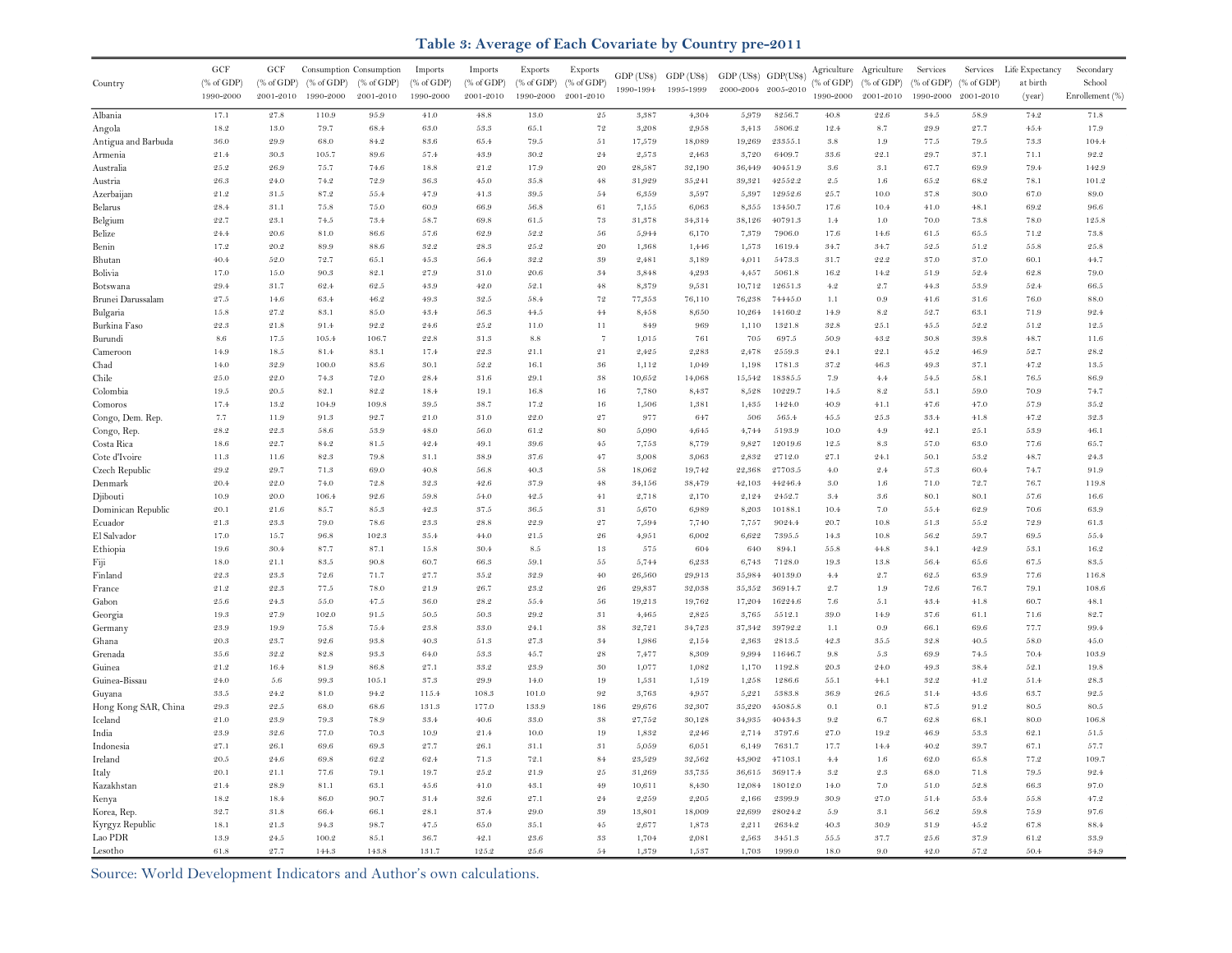**Table 3 (Continued): Average of Each Covariate by Country pre-2011**

|                         | GCF           | GCF                   |              | Consumption Consumption | Imports      | Imports      | Exports      | Exports       |                  |                 |                      |                  |                 | Agriculture Agriculture | Services                     | Services     | Life Expectancy | Secondary       |
|-------------------------|---------------|-----------------------|--------------|-------------------------|--------------|--------------|--------------|---------------|------------------|-----------------|----------------------|------------------|-----------------|-------------------------|------------------------------|--------------|-----------------|-----------------|
| Country                 | $(%$ of GDP)  | $(\% \text{ of GDP})$ | (% of GDP)   | (% of GDP)              | $(%$ of GDP) | $(%$ of GDP) | $(%$ of GDP) | (% of GDP)    | GDP (US\$)       | GDP (US\$)      | GDP (US\$) GDP(US\$) |                  | % of GDP        | $(% ^{66}$ of GDP)      | $(% \mathcal{L}_{0}$ of GDP) | (% of GDP)   | at birth        | School          |
|                         | 1990-2000     | 2001-2010             | 1990-2000    | 2001-2010               | 1990-2000    | 2001-2010    | 1990-2000    | 2001-2010     | 1990-1994        | 1995-1999       | 2000-2004 2005-2010  |                  | 1990-2000       | 2001-2010               | 1990-2000                    | 2001-2010    | (year)          | Enrollement (%) |
|                         |               |                       |              |                         |              |              |              |               |                  |                 |                      |                  |                 |                         |                              |              |                 |                 |
| Luxembourg              | 20.8          | 19.3                  | 57.2         | 51.7                    | 91.1         | 136.2        | 113.1        | 165.3         | 61,368           | 68,825          | 83,592               | 91,905           | 0.9             | $0.5\,$                 | 79.3                         | 83.3         | 77.8            | 90.8            |
| Macao SAR, China        | 25.2          | 21.3                  | 48.6         | 42.3                    | 64.1         | 62.8         | 90.3         | 99.2          | 40,437           | 41,859          | 46,671               | 79,040           | 0.0             | 0.0                     | 83.8                         | 86.1         | 77.6            | 88.9            |
| Macedonia, FYR          | 19.0          | 22.0                  | 90.4         | 96.3                    | 46.0         | 53.0         | 36.6         | 34.6          | 8,596            | 7,992           | 8,668                | 10,578           | 12.9<br>28.6    | 12.0                    | 53.4<br>59.0                 | 64.1         | 73.1            | 79.8            |
| Madagascar<br>Malawi    | 12.6<br>17.3  | 24.4<br>21.9          | 95.5<br>96.5 | 92.2<br>95.3            | 29.2<br>39.0 | 43.0<br>43.0 | 21.1<br>25.2 | 26.3<br>25.8  | 1,509<br>551     | 1,402<br>635    | 1,381<br>608         | 1,438<br>674     | 37.5            | 28.1<br>33.2            | 40.3                         | 56.2<br>49.0 | 57.8<br>48.0    | 24.9<br>26.8    |
| Malaysia                | $3\,5.5$      | 22.6                  | 58.9         | 57.6                    | 88.1         | 85.9         | 93.8         | 105.7         | 11,580           | 14,762          | 16,206               | 19,335           | 12.7            | 9.2                     | 44.2                         | 45.7         | 72.8            | 62.9            |
| Malta                   | 9.5.5         | 16.7                  | 83.8         | 84.2                    | 90.6         | 83.7         | 81.4         | 89.8          | 18,101           | 22,423          | 25,108               | 26,860           | 9.9             | 9.5                     | 46.8                         | 59.0         | 78.1            | 85.2            |
| Mauritania              | 21.0          | 32.4                  | 82.7         | 89.1                    | 41.4         | 58.0         | 37.8         | 36.5          | 2,761            | 2,802           | 2,715                | 3,283            | 35.5            | 29.0                    | 38.0                         | 37.4         | 59.7            | 17.8            |
| Mauritius               | 28.0          | 23.9                  | 75.8         | 81.3                    | 65.3         | 62.5         | $6\,1.5$     | 57.4          | 8,181            | 9,861           | 11,865               | 14,178           | 9.9             | $5.3\,$                 | 58.1                         | 66.5         | 71.3            | 79.5            |
| Mexico                  | 20.9          | 22.4                  | 79.7         | 79.1                    | $2\,1.5$     | 28.0         | 20.9         | 26.5          | 13,062           | 13,604          | 14,619               | 15,434           | 5.1             | 3.5                     | 62.9                         | 61.7         | 74.1            | 68.5            |
| Moldova                 | 31.3          | 27.9                  | 80.8         | 110.1                   | 56.6         | 84.7         | 44.4         | 46.8          | 4,414            | 2,441           | 2,684                | 3,647            | 34.1            | 17.6                    | 34.9                         | 63.7         | 67.4            | 85.7            |
| Mongolia                | 26.8          | 34.6                  | 84.0         | 74.0                    | 55.0         | 62.9         | 44.2         | 54.3          | 4,369            | 4,434           | 5,050                | 7,038            | 29.2            | 20.8                    | 39.2                         | 45.6         | 63.3            | 76.1            |
| Mozambique              | $2\,1.6$      | 18.9                  | 101.7        | 92.9                    | 36.4         | 4.1.8        | 13.1         | $30.0\,$      | 463              | 526             | 661                  | 841              | 33.7            | 27.7                    | 48.5                         | 48.5         | 46.8            | 11.4            |
| Namibia                 | 19.4          | 22.6                  | 86.2         | 84.2                    | 49.3         | 52.9         | 43.7         | 46.2          | 5,931            | 5,960           | 6,425                | 7,940            | 10.0            | 10.0                    | 63.7                         | 58.1         | 58.4            | 56.9            |
| Netherlands             | 22.8          | 21.3                  | 71.5         | 71.1                    | 53.0         | 58.8         | 58.7         | 66.4          | 33,377           | 37,586          | 41,980               | 45,582           | 3.4             | 2.0                     | 69.8                         | 74.4         | 78.4            | 124.2           |
| New Zealand             | $2\,1.5$      | 23.2                  | 76.4         | 75.7                    | 27.9         | 29.5         | 30.1         | 30.7          | 23,571           | 26,212          | 29,571               | 32,113           | 7.1             | 6.3                     | 65.7                         | 68.7         | 78.3            | 111.7           |
| Nicaragua               | 22.8          | 25.3                  | 98.9         | 96.0                    | 40.6         | 47.6         | 18.9         | 26.3          | 2,908            | 3,165           | 3,547                | 3,972            | 21.2            | 17.7                    | 56.9                         | 58.9         | 69.5            | 54.3            |
| Niger                   | 9.4           | 23.2                  | 97.2         | 91.8                    | 23.1         | 32.6         | 16.6         | 17.6          | 843              | 802             | 778                  | 795              | 39.2            | 37.1                    | 43.4                         | 47.5         | 50.6            | $8.5\,$         |
| Nigeria                 | 10.1          | 9.3                   | 78.2         | 81.4                    | 24.5         | 26.2         | 36.2         | 35.6          | 2,904            | 2,787           | 3,177                | 4,617            | 32.7            | 35.1                    | 23.4                         | 27.5         | 47.5            | 31.8            |
| Norway                  | 23.6          | 23.3                  | 69.0         | 62.6                    | 31.6         | 28.1         | 39.0         | 42.2          | 45,814           | 54,528          | 60,238               | 64,240           | $2.8\,$         | 1.6                     | 63.3                         | 57.8         | 78.8            | 113.5           |
| Oman                    | 16.1<br>18.6  | 26.0                  | 73.4         | 53.7                    | 35.8         | 33.6         | 46.3         | 53.9          | 36,513           | 40,844          | 43,646               | 44,975           | $2.5\,$         | 1.7                     | 48.8                         | 38.0         | 72.1            | 72.9            |
| Pakistan<br>Panama      | 24.6          | 17.7<br>20.5          | 84.8<br>72.3 | 86.5<br>73.2            | 19.5<br>85.4 | 18.5<br>66.1 | 16.1<br>88.4 | 14.4<br>72.5  | 3,199<br>8,358   | 3,405<br>9,366  | 3,595<br>10,161      | 4,237<br>13,440  | 26.1<br>$8.0\,$ | 23.2<br>6.3             | 49.6<br>74.0                 | 53.7<br>75.2 | 63.8<br>75.1    | 28.1<br>64.6    |
| Papua New Guinea        | $2\,1.5$      | 21.0                  | 71.9         | 67.9                    | 47.0         | 55.8         | 53.6         | 67.0          | 1,940            | 2,082           | 1,788                | 1,960            | 32.7            | 38.6                    | 31.1                         | 23.2         | 58.9            | 12.7            |
| Paraguay                | 20.1          | 16.1                  | 73.7         | 73.7                    | 47.2         | 44.1         | 53.3         | 54.3          | 6,142            | 6,577           | 5,970                | 6,620            | 17.7            | 19.3                    | 46.7                         | $46.5\,$     | 70.1            | 54.1            |
| Peru                    | 19.0          | 20.1                  | 84.3         | 76.8                    | 17.3         | 21.0         | 14.0         | 24.2          | 5,367            | 6,359           | 6,756                | 8,741            | 9.3             | $7.8\,$                 | 59.3                         | 55.8         | 70.1            | 79.7            |
| Poland                  | 20.5          | 21.0                  | 80.5         | 81.6                    | 24.6         | 37.8         | 23.6         | 35.2          | 9,851            | 12,504          | 15,219               | 19,324           | 4.2             | 3.2                     | 60.4                         | 64.7         | 73.5            | 96.6            |
| Portugal                | 25.9          | 23.7                  | 82.1         | $84.6\,$                | 34.4         | 36.7         | 26.5         | 28.4          | 21,021           | 23,624          | 26,382               | 27,270           | 4.4             | 9.7                     | 67.0                         | 72.6         | 76.5            | 97.6            |
| Puerto Rico             | 17.3          | 13.8                  | 75.0         | 68.0                    | 62.1         | 61.5         | 69.8         | 79.8          | 26,294           | 30,243          | 35,624               | 36,106           | 1.4             | 0.6                     | 13.3                         | 10.3         | 76.3            | 84.1            |
| Romania                 | 24.3          | 25.3                  | 81.9         | 83.8                    | 31.5         | 49.1         | 25.3         | 33.0          | 9,992            | 10,284          | 11,495               | 16,249           | 19.3            | 10.0                    | 39.4                         | 52.9         | 70.9            | 83.4            |
| Rwanda                  | 14.0          | 17.9                  | 105.9        | 96.4                    | 26.0         | 25.4         | 6.1          | 11.2          | $8\,13$          | 747             | 892                  | 1,179            | 39.9            | 36.2                    | 41.6                         | 51.0         | 45.0            | 17.0            |
| Saudi Arabia            | 20.0          | 23.7                  | 71.6         | 54.0                    | 29.1         | 29.1         | 37.5         | 51.4          | 36,743           | 35,400          | 35,153               | 41,831           | 5.7             | $3.5\,$                 | 45.2                         | 38.2         | 72.4            | 94.8            |
| Senegal                 | 13.2          | 23.5                  | 94.1         | 92.3                    | 33.9         | 42.2         | 26.5         | 26.4          | 1,806            | 1,810           | 1,964                | 2,141            | 19.7            | 16.3                    | 56.8                         | 59.6         | 59.0            | 19.5            |
| Seychelles              | 29.8          | 26.4                  | 105.8        | 81.9                    | 57.2         | 98.7         | 21.6         | 88.1          | 15,011           | 16,936          | 17,482               | 19,675           | $3.8\,$         | $2.8\,$                 | 74.1                         | 66.8         | 72.3            | 93.6            |
| Sierra Leone            | 6.3           | 12.6                  | 98.9         | 102.0                   | 97.7         | 98.7         | 99.4         | 14.1          | 1,244            | 1,037           | 1,073                | 1,259            | 48.8            | 53.0                    | 19.1                         | 37.1         | 39.3            | 19.4            |
| Solomon Islands         | $9.5\,$       | 10.2                  | 110.3        | 104.5                   | 59.5         | 52.3         | 34.4         | 33.9          | 1,976            | 2,184           | 1,566                | 1,727            | 41.5            | 33.8                    | 45.2                         | 56.3         | 62.5            | 25.5            |
| South Africa            | 17.2          | 19.0                  | 80.1         | 80.3                    | 20.7         | 28.6         | 23.4         | 29.3          | 9,847            | 9,829           | 10,245               | 11,839           | 4.1             | 3.1                     | 61.2                         | 66.2         | 56.8            | 86.6            |
| Spain                   | 23.8          | 28.0                  | 78.0         | 75.5                    | 23.4         | 28.9         | 21.6         | 25.4          | 24,631           | 27,335          | 31,808               | 33,876           | 4.4             | 3.1                     | 65.0                         | 67.5         | 79.2            | 113.7           |
| Sri Lanka               | 25.2          | 25.4                  | 83.9         | 83.2                    | 43.2         | 38.9         | 34.2         | 30.2          | 3,603            | 4,376           | 5,182                | 6,702            | 23.3            | 13.4                    | 50.2                         | $5\,7.5$     | 71.5            | 77.5            |
| Suriname                | 14.6<br>99.1  | 24.2<br>22.6          | 93.1<br>73.4 | 98.7<br>70.9            | 34.9<br>30.9 | 46.6<br>38.8 | 27.1<br>35.4 | 23.7<br>4.5.3 | 10,191<br>30,016 | 9,768<br>32,757 | 10,573<br>38,193     | 13,445<br>42,533 | 12.7<br>9.6     | 8.1<br>1.6              | 62.9<br>67.2                 | 50.4<br>69.0 | 68.4<br>79.6    | 67.8<br>120.5   |
| Sweden<br>Switzerland   | 26.7          | 9.4.9                 | 69.4         | 67.4                    | 39.8         | 47.3         | 43.7         | $5\,5.7$      | 45,343           | 45,942          | 49,292               | 53,453           | 1.6             | 0.9                     | 69.3                         | 72.3         | 79.8            | $96.5\,$        |
| Tajikistan              | 9.4.5         | 16.7                  | 81.9         | 111.6                   | 58.9         | 65.6         | 53.9         | 37.2          | 2,519            | 1,110           | 1,407                | 1,932            | 30.9            | 23.6                    | 39.5                         | 4.3.5        | 64.9            | 83.3            |
| Tanzania                | $2\,1.4$      | 24.1                  | 96.5         | $83.3\,$                | $3\,3.5$     | $2\,5.5$     | 15.7         | 18.1          | 1,417            | 1,408           | 1,612                | 1,993            | $43.5\,$        | 32.4                    | 39.8                         | $4.5.8\,$    | 52.0            | $8.6\,$         |
| Togo                    | 16.2          | 16.3                  | 93.7         | 100.2                   | $40.5\,$     | 54.5         | $30.6\,$     | 38.1          | 1,206            | 1,317           | 1,241                | 1,214            | 37.2            | 36.4                    | 42.1                         | 46.0         | 54.5            | 31.7            |
| Tonga                   | $2\,1.1$      | $23.4\,$              | 111.3        | 114.2                   | 53.3         | 53.3         | 20.9         | 15.7          | 3,847            | 4,316           | 4,832                | 4,848            | 29.2            | 20.3                    | 52.9                         | 59.8         | 70.8            | 104.7           |
| Trinidad and Tobago     | $\sqrt{20.6}$ | 20.6                  | 71.5         | $56.8\,$                | 40.7         | 38.7         | 48.6         | 60.5          | 13,469           | 15,268          | 20,512               | 28,981           | $2.3\,$         | 0.8                     | 52.1                         | 42.4         | 68.7            | 81.7            |
| Turkey                  | $2\,3.2$      | 18.9                  | 79.7         | $83.4\,$                | $2\,1.5$     | 25.7         | $1\,8.5$     | 23.5          | 10,918           | 12,399          | 13,008               | 16,041           | 15.2            | 10.0                    | 52.3                         | 62.1         | 69.7            | $7\,3.5$        |
| Uganda                  | 16.4          | 22.3                  | 95.3         | $89.3\,$                | $2\,1.6$     | 27.1         | $9.9\,$      | 15.5          | 807              | 996             | 1,135                | 1,423            | $46.2\,$        | 25.6                    | $38.1\,$                     | 50.4         | 49.8            | 17.0            |
| United Kingdom          | 19.4          | 18.1                  | $8\,1.1$     | $84.5\,$                | $2\,5.5$     | $2\,8.8$     | 25.0         | 26.3          | 26,576           | 29,813          | 34,188               | 37,025           | $1.3\,$         | $0.7\,$                 | 69.5                         | 76.3         | 77.9            | 99.4            |
| <b>United States</b>    | $2\,1.6$      | 21.4                  | 79.8         | $83.0\,$                | 11.6         | 14.9         | 10.2         | 10.6          | 37,532           | 41,925          | 46,838               | 49,948           | $1.3\,$         | 1.1                     | 75.3                         | 77.4         | 76.7            | 93.7            |
| Uruguay                 | 15.3          | 17.9                  | 85.1         | 82.0                    | 19.3         | 27.0         | 18.9         | 27.0          | 10,722           | 12,653          | 12,043               | 14,847           | 8.0             | 10.0                    | 62.8                         | 63.9         | 74.6            | 92.2            |
| Uzbekistan              | 26.4          | 22.0                  | 77.9         | 74.0                    | 31.4         | 32.2         | 27.1         | 36.2          | 2,653            | 2,291           | 2,636                | 3,599            | 32.9            | 27.0                    | 37.6                         | 4.5.7        | 66.9            | 96.6            |
| Venezuela, RB           | 20.9          | 24.1                  | 72.7         | 65.2                    | 22.7         | 20.0         | 29.2         | 30.8          | 15,361           | 15,092          | 13,561               | 16,659           | 5.1             | 4.6                     | 45.0                         | 43.4         | 72.6            | 68.1            |
| Vietnam                 | 23.9          | 34.2                  | 83.2         | 74.1                    | 45.8         | 69.9         | 38.7         | 61.6          | 1,679            | 2,306           | 2,942                | 3,985            | 29.6            | 19.9                    | 41.1                         | 42.8         | 73.3            | 45.8            |
| Zambia                  | 13.8          | 29.9                  | 91.6         | 64.0                    | 36.5         | 32.9         | 30.5         | 30.3          | 2,199            | 2,062           | 2,227                | 2,849            | 19.4            | 14.9                    | 41.3                         | 54.3         | 44.8            | 20.8            |
| Zimbabwe                | 18.9          | 8.2                   | 83.0         | 106.3                   | 35.6         | 49.0         | 33.7         | 34.4          | 2,432            | 2,594           | 2,203                | 1,435            | 17.1            | 17.7                    | 52.4                         | 51.3         | 48.9            | 41.9            |
| Tunisia                 | 26.0          | 24.3                  | 78.1         | $7\,8.5$                | 4.5.1        | 48.8         | 41.0         | 45.9          | 5,810            | 6,636           | 7,895                | 9,656            | 14.9            | 9.7                     | 53.3                         | 60.2         | 72.5            | 70.6            |
| Average without Tunisia | 21.5          | 22.6                  | 83.4         | $8\,1.3$                | 41.7         | 46.3         | 36.7         | 42.3          | 12068.3          | 13093.5         | 14585.3              | 16741.5          | 18.9            | 14.7                    | 51.3                         | 55.0         | 66.1            | 67.2            |

Source: World Development Indicators and Author's own calculations.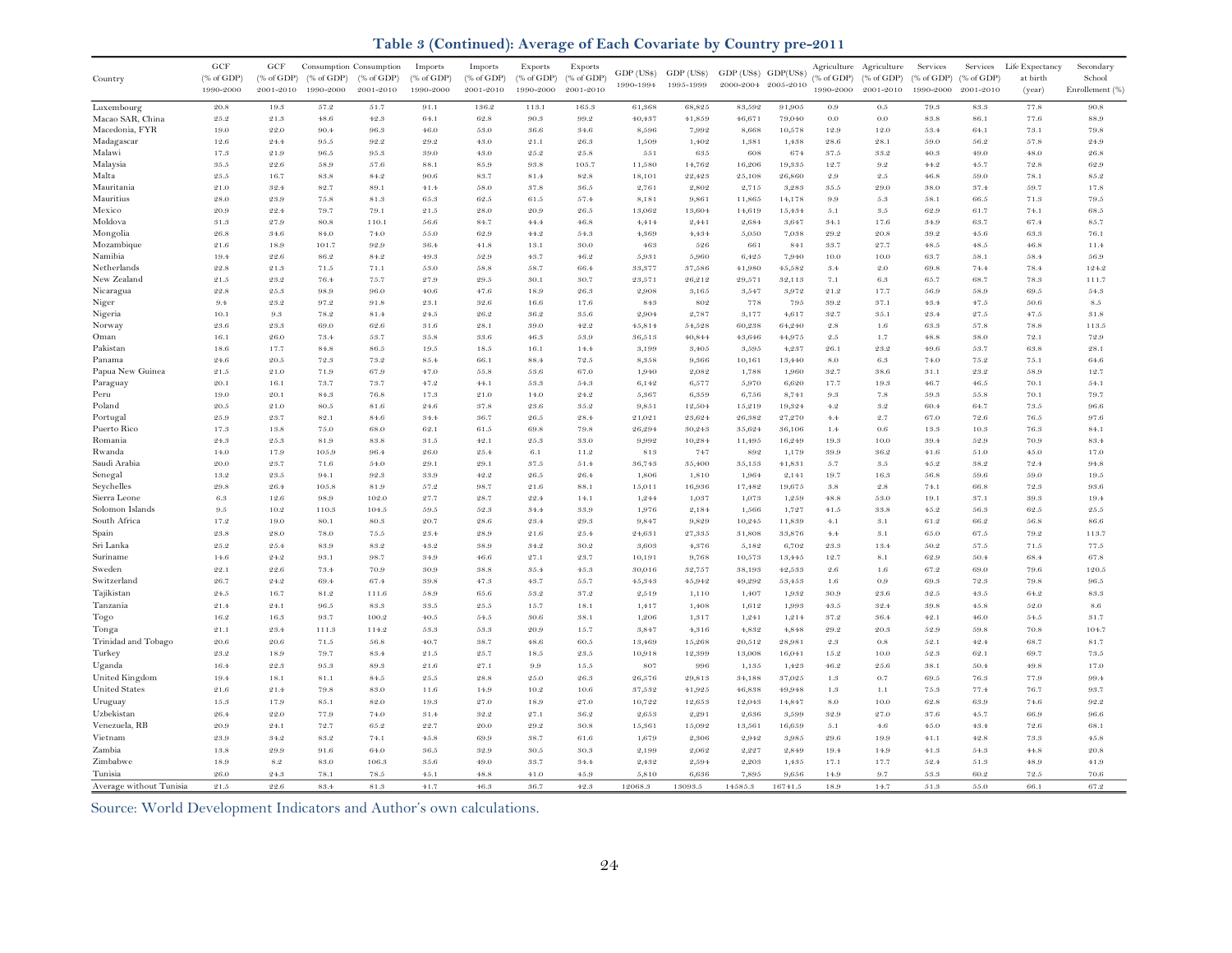| Country             | Weight (% |
|---------------------|-----------|
| Vietnam             | 0.3       |
| Moldova             | 1.7       |
| Lesotho             | 2.0       |
| Trinidad and Tobago | 2.0       |
| Korea, Rep.         | 2.2       |
| Panama              | 3.5       |
| Uzbekistan          | 3.5       |
| Peru                | 4.1       |
| Poland              | 8.1       |
| Congo, Rep.         | 8.7       |
| Sri Lanka           | 10.3      |
| India               | 16.4      |
| Mauritius           | 17.5      |
| Belize              | 19.7      |

<span id="page-24-0"></span>**Table 4: Country Weights in the Synthetic Tunisia**

Source: Author's own calculations.

<span id="page-24-1"></span>

| $\circ$                          |          |                      |                                     |
|----------------------------------|----------|----------------------|-------------------------------------|
|                                  | Tunisia  | Synthetic<br>Tunisia | Average of 114<br>Control Countries |
| GCF average 1990-2000            | 26.0     | 25.9                 | 21.5                                |
| GCF average 2001-2010            | 24.3     | 24.4                 | 22.6                                |
| Consumption average 1990-2000    | 78.1     | 78.2                 | 83.4                                |
| Consumption average 2001-2010    | 78.5     | 78.5                 | 81.3                                |
| Imports average 1990-2000        | 45.1     | 45.1                 | 41.7                                |
| Imports average 2001-2010        | 48.8     | 48.8                 | 46.3                                |
| Exports average 1990-2000        | $41.0\,$ | 41.0                 | 36.7                                |
| Exports average 2001-2010        | 45.9     | 45.9                 | 42.3                                |
| Agriculture 1990-2000            | 14.9     | 16.3                 | 18.9                                |
| Agriculture 2001-2010            | 9.7      | 11.1                 | 14.7                                |
| Services 1990-2000               | 53.3     | 53.9                 | $51.3\,$                            |
| Services 2001-2010               | 60.2     | 57.7                 | $55.0\,$                            |
| Life Expectancy at birth (years) | 72.5     | 68.0                 | 66.1                                |
| Secondary School Enrollement (%) | 70.6     | 71.7                 | 67.2                                |
| GDP average 1990-1994 (US\$)     | 5,810    | 5,801                | 12,068                              |
| GDP average 1995-1999 (US\$)     | 6,636    | 6,627                | 13,093                              |
| GDP average 2000-2004 (US\$)     | 7,895    | 7,877                | 14,585                              |
| GDP average 2005-2010 (US\$)     | 9,656    | 9,634                | 16,742                              |

#### **Table 5: Averages of Economic and Social Characteristics of GDP\***

Source: Author's own calculations.

\* All variables are in percentage of GDP (%) unless stated otherwise.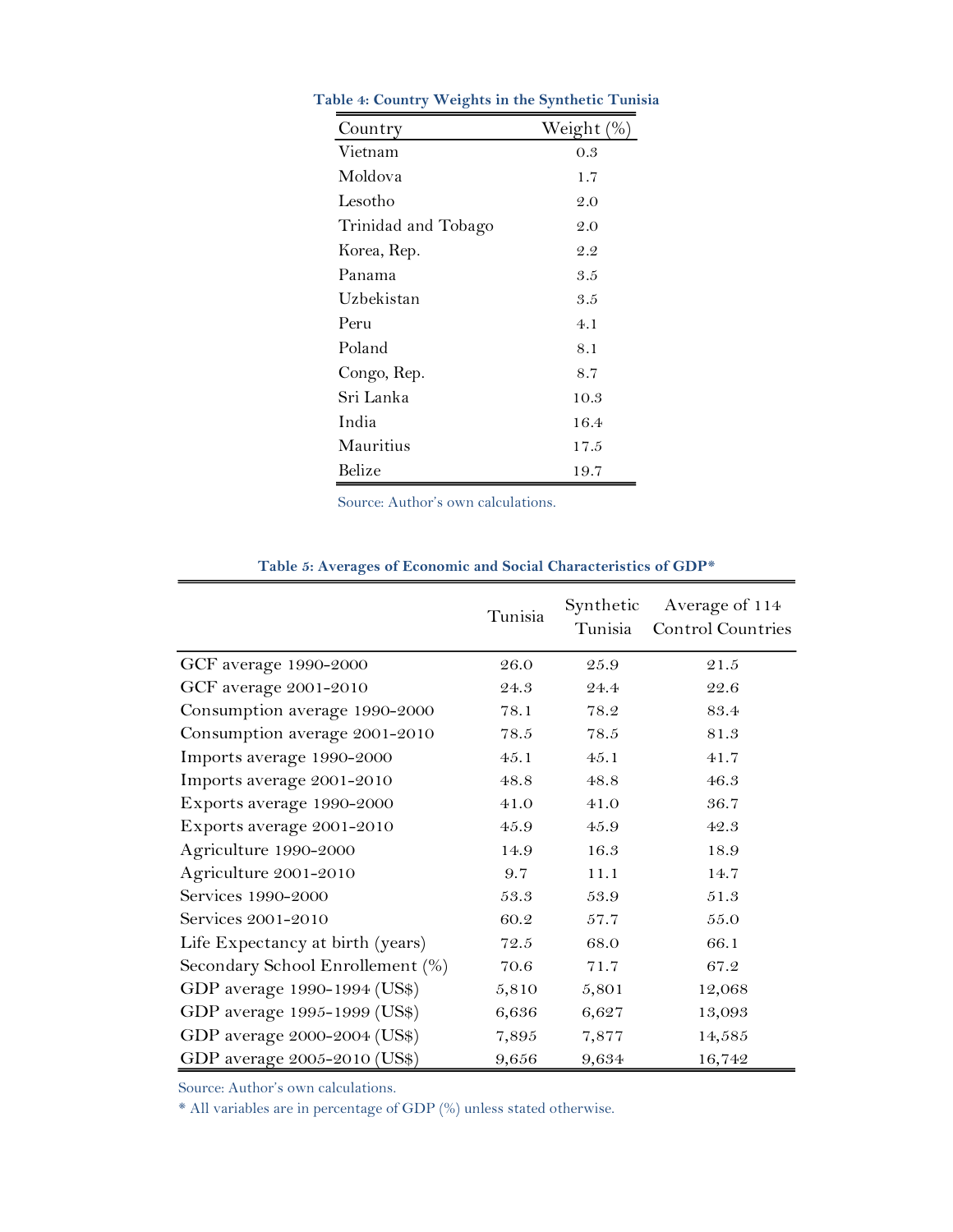<span id="page-25-0"></span>

|                      | Normalized |                     | Normalized |  |  |
|----------------------|------------|---------------------|------------|--|--|
| Country              | Ratio      | Country             | Ratio      |  |  |
| Georgia              | 0.14       | Grenada             | 1.71       |  |  |
| Saudi Arabia         | 0.14       | Fiji                | 1.76       |  |  |
| Angola               | 0.15       | Comoros             | 1.81       |  |  |
| Dominican Republic   | 0.17       | United Kingdom      | 1.84       |  |  |
| Botswana             | 0.22       | Togo                | 1.85       |  |  |
| Ethiopia             | 0.25       | Puerto Rico         | 1.88       |  |  |
| Chile                | 0.27       | Macedonia, FYR      | 1.89       |  |  |
| Australia            | 0.36       | Denmark             | 1.93       |  |  |
| Moldova              | 0.36       | Uganda              | 1.95       |  |  |
| Korea, Rep.          | 0.51       | Zambia              | 1.95       |  |  |
| Sweden               | 0.53       | Mauritania          | 2.36       |  |  |
| Armenia              | 0.56       | Guyana              | 2.36       |  |  |
| Guinea-Bissau        | 0.56       | Turkey              | 2.37       |  |  |
| Poland               | 0.57       | Tanzania            | 2.66       |  |  |
| Tajikistan           | 0.57       | Niger               | 2.67       |  |  |
| <b>United States</b> | 0.67       | Burundi             | 2.78       |  |  |
| Mozambique           | 0.67       | Cameroon            | 2.91       |  |  |
| Belize               | 0.69       | Senegal             | 3.07       |  |  |
| Tonga                | 0.72       | Cote d'Ivoire       | 3.10       |  |  |
| Costa Rica           | 0.77       | Pakistan            | 3.59       |  |  |
| Djibouti             | 0.87       | Benin               | 3.76       |  |  |
| New Zealand          | 0.88       | Madagascar          | 3.76       |  |  |
| Congo, Rep.          | 1.02       | El Salvador         | 3.76       |  |  |
| Chad                 | 1.08       | Paraguay            | 3.77       |  |  |
| Nigeria              | 1.10       | Bolivia             | 3.87       |  |  |
| Lesotho              | 1.14       | Suriname            | 4.05       |  |  |
| Papua New Guinea     | 1.18       | Guinea              | 4.10       |  |  |
| Portugal             | 1.18       | South Africa        | 4.31       |  |  |
| Nicaragua            | 1.21       | Namibia             | 5.00       |  |  |
| Solomon Islands      | 1.21       | Trinidad and Tobago | 5.78       |  |  |
| Kyrgyz Republic      | 1.31       | Czech Republic      | $5.82\,$   |  |  |
| Congo, Dem. Rep.     | 1.34       | Iceland             | 5.96       |  |  |
| Venezuela, RB        | 1.37       | Italy               | 6.32       |  |  |
| Malawi               | 1.45       | Romania             | 6.72       |  |  |
| Finland              | 1.49       | Bulgaria            | 7.25       |  |  |
| Burkina Faso         | 1.56       | Spain               | 8.42       |  |  |
| Zimbabwe             | 1.59       | Tunisia             | 8.46       |  |  |
| Netherlands          | 1.64       | Antigua and Barbuda | 8.52       |  |  |

**Table 6: Normalized Ratio of Post-2010 gap to Pre-2010 gap\***

Source: Author's own calculations.

 Note: The normalized ratio for each country is calculated as the difference between the actual per capita GDP of each country and that of its syntehtic counterpart after 2010 divided by the estimated difference before 2010. The higher this normalized ratio is, the larger is the negative impact of a shock after 2010. \* The normalized ratio is only calculated for control countries that exhibited a negative gap between actual and synthetic GDP per capita after 2010.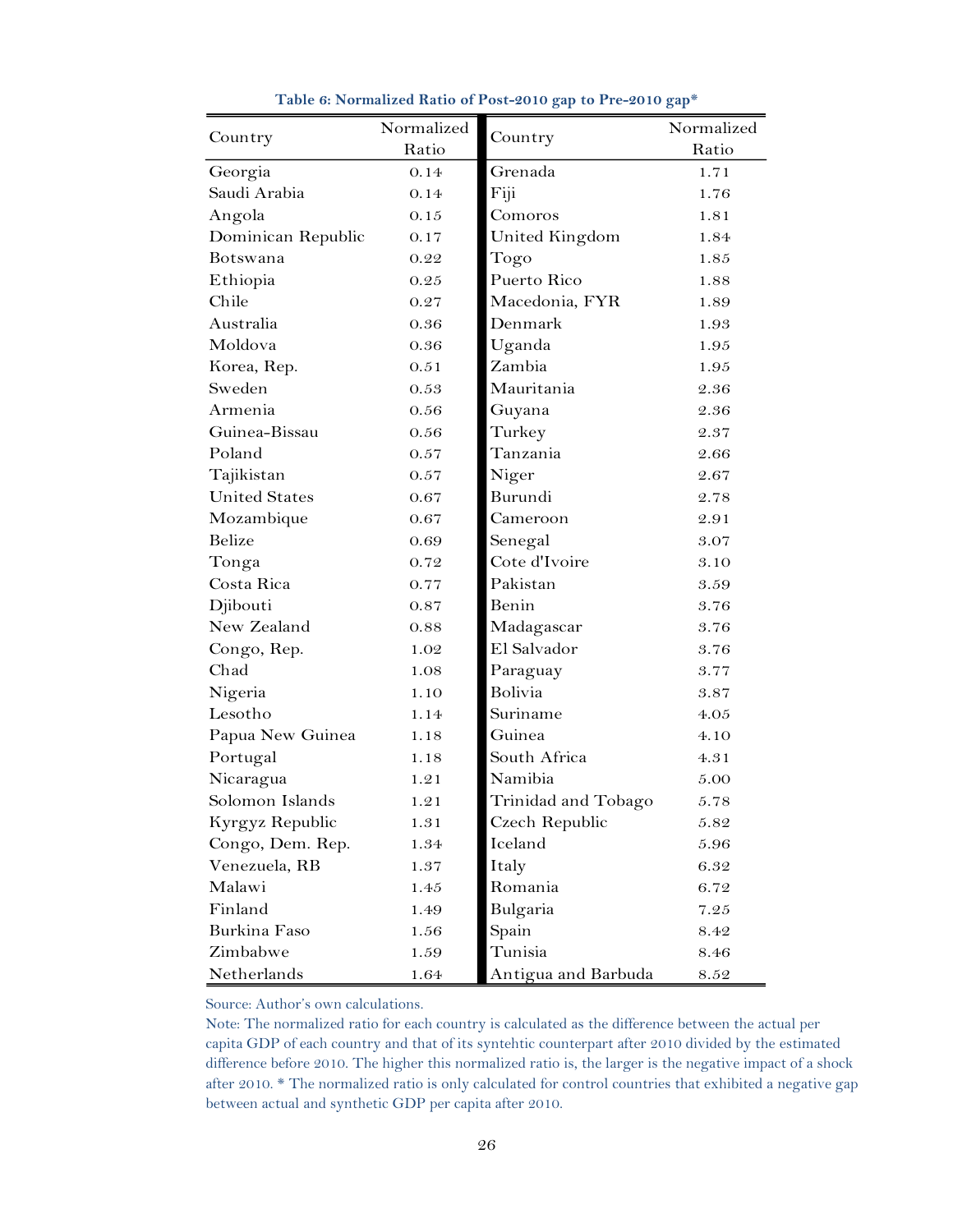<span id="page-26-0"></span>

| Country              | t-statistic | Country             | t-statistic |
|----------------------|-------------|---------------------|-------------|
| Ethiopia             | 6.00        | Venezuela, RB       | $-1.90$     |
| Lesotho              | 1.77        | Grenada             | $-1.95$     |
| Mozambique           | 1.31        | Zambia              | $-1.96$     |
| <b>Botswana</b>      | 0.91        | Zimbabwe            | $-2.00$     |
| Chile                | 0.90        | Macedonia, FYR      | $-2.11$     |
| Tajikistan           | 0.58        | Togo                | $-2.13$     |
| Saudi Arabia         | 0.40        | Fiji                | $-2.22$     |
| Angola               | 0.40        | Guyana              | $-2.28$     |
| Dominican Republic   | 0.27        | Comoros             | $-2.58$     |
| Korea, Rep.          | 0.17        | Turkey              | $-2.60$     |
| Georgia              | 0.17        | United Kingdom      | -2.64       |
| Armenia              | 0.09        | Burundi             | $-2.73$     |
| Sweden               | 0.07        | Puerto Rico         | $-2.76$     |
| Australia            | $-0.01$     | Mauritania          | $-2.90$     |
| Poland               | $-0.10$     | Denmark             | $-2.96$     |
| Papua New Guinea     | $-0.16$     | Niger               | $-3.24$     |
| <b>United States</b> | $-0.35$     | Cameroon            | $-3.33$     |
| Moldova              | $-0.40$     | Tanzania            | $-3.44$     |
| Guinea-Bissau        | $-0.61$     | El Salvador         | $-3.63$     |
| Tonga                | $-0.62$     | Senegal             | $-3.71$     |
| Costa Rica           | $-0.65$     | Benin               | $-4.15$     |
| Chad                 | $-0.71$     | <b>Bolivia</b>      | $-4.16$     |
| Nigeria              | $-0.74$     | Cote d'Ivoire       | $-4.20$     |
| Belize               | $-0.78$     | Suriname            | $-4.22$     |
| Paraguay             | $-0.83$     | Pakistan            | $-4.29$     |
| Nicaragua            | $-0.83$     | Madagascar          | $-4.67$     |
| Finland              | $-0.92$     | Guinea              | $-4.88$     |
| Congo, Dem. Rep.     | $-0.94$     | South Africa        | $-4.94$     |
| Burkina Faso         | -0.96       | Czech Republic      | $-5.11$     |
| Portugal             | $-1.00$     | Trinidad and Tobago | $-5.27$     |
| Djibouti             | $-1.03$     | Romania             | $-5.53$     |
| Netherlands          | -1.04       | Namibia             | $-5.55$     |
| Malawi               | $-1.07$     | Iceland             | $-5.99$     |
| New Zealand          | $-1.09$     | Bulgaria            | $-6.20$     |
| Kyrgyz Republic      | $-1.25$     | Italy               | $-6.69$     |
| Congo, Rep.          | $-1.27$     | Antigua and Barbuda | $-8.18$     |
| Uganda               | $-1.32$     | Tunisia             | $-8.70$     |
| Solomon Islands      | $-1.44$     | Spain               | $-8.77$     |

#### **Table 7: t-statistic of the AS coefficient\***

Source: Author's own calculations.

 Note: The lower is the t-statistic the more statistically significant is the impact of the events that happened between 2011 and 2013 on the respective economy. \* We only report the t-statistics for countries that had a negative gap between the actual and synthetic per capita GDP after 2010.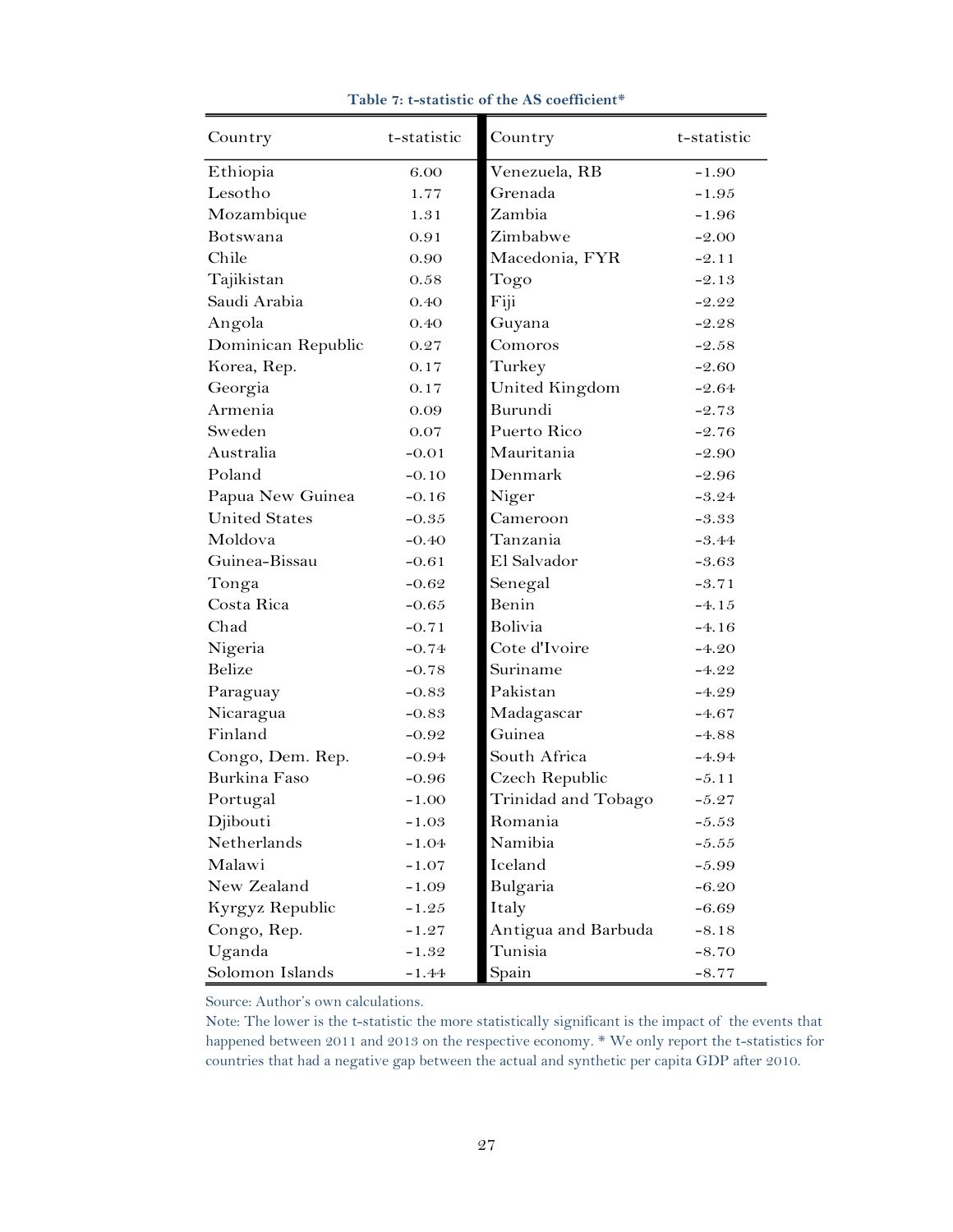<span id="page-27-0"></span>

|                        | (1)        | $\left( 2\right)$ |
|------------------------|------------|-------------------|
| $D.log(World_t)$       | 0.226      | 0.258             |
|                        | (0.293)    | (0.266)           |
| $D log(Tunisia_{t-1})$ | $-0.192$   | $-0.084$          |
|                        | (0.242)    | (0.260)           |
| $D.log(World_{t-1})$   | 0.249      | 0.297             |
|                        | (0.301)    | (0.288)           |
| AS                     | $-0.028**$ |                   |
|                        | (0.013)    |                   |
| AS(2011)               |            | $-0.058$ ***      |
|                        |            | (0.018)           |
| AS(2012)               |            | $-0.003$          |
|                        |            | (0.022)           |
| AS(2013)               |            | $-0.018$          |
|                        |            | (0.017)           |
| Constant               | $0.029***$ | $0.024**$         |
|                        | (0.010)    | (0.010)           |
| Observations           | 22         | 22                |
| R-squared              | 0.249      | 0.455             |

**Table 8: ADRL(1) Results**

Standard errors in parentheses. \*\*\* p<0.01, \*\* p<0.05, \* p<0.1. Note: AS is a dummy variable representing the Arab Spring that takes 1 from 2011 onward and 0 otherwise. AS(2011) is a dummy variable that takes 1 for 2011 and 0 otherwise. AS(2012) is a dummy variable that takes 1 for 2012 and 0 otherwise. AS(2013) is a dummy variable that takes 1 for 2013 and 0 otherwise.